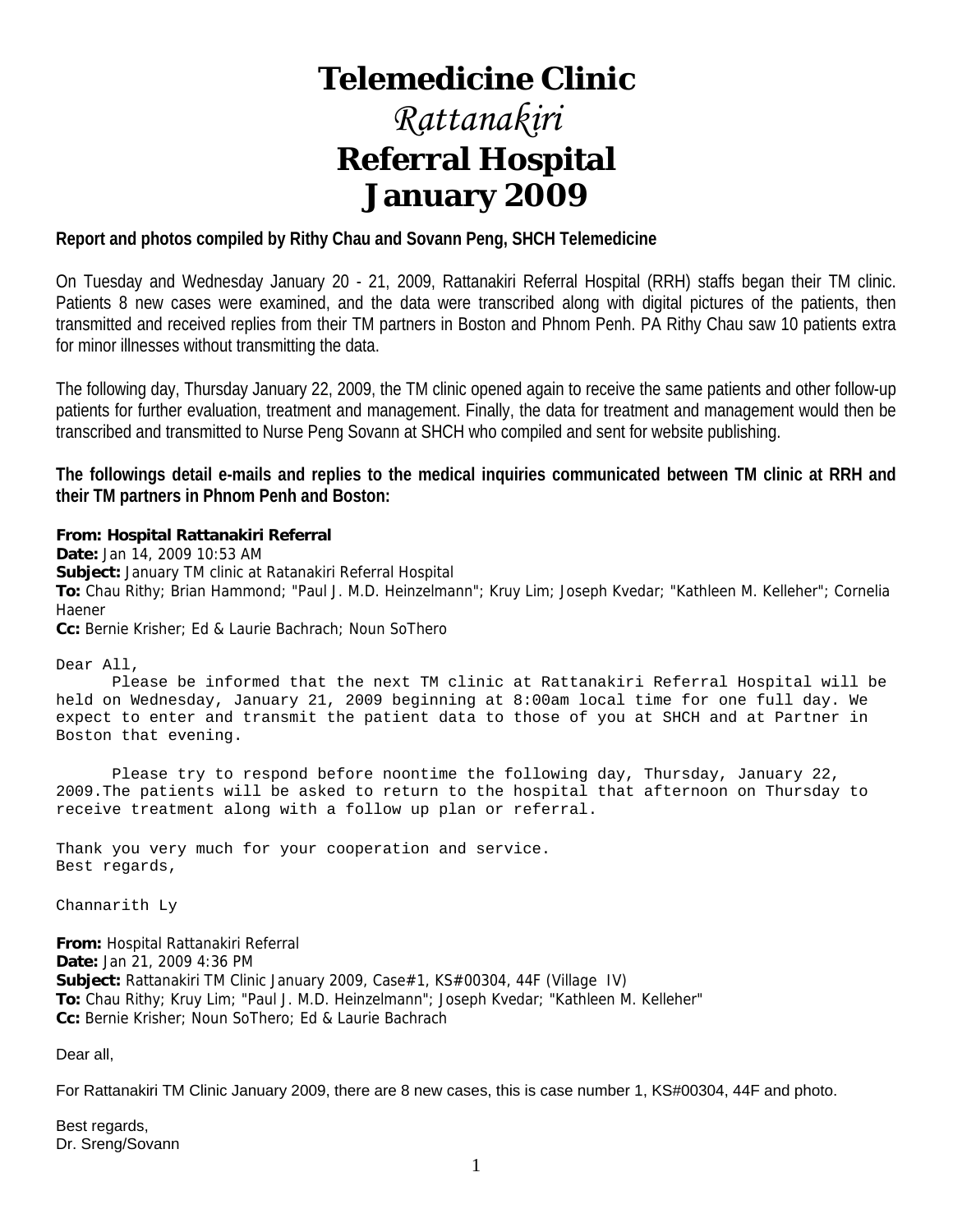# **Rattanakiri Provincial Hospital Telemedicine Clinic with Sihanouk Hospital Center of HOPE and Partners in Telemedicine**



**Patient: KS#00304, 44F (Village IV)**

**Chief Complaint:** Palpitation and numbness x 1y

**HPI:** 44F presented with symptoms of palpitation, numbness, nocturia, polyphagia, polydypsia with progressive weight loss about 4kg. She was examined at private clinic with blood sugar 350mg/dl and treated with Ameril 2mg 1t bid, Delise 25mg 1t qd and ASA 1/4t qd. She still remains with the

above symptoms.

| <b>PMH/SH:</b> Total hysterectomy in 2007                                                  |
|--------------------------------------------------------------------------------------------|
| <b>Social Hx:</b> No alcohol drinking; no cig smoking                                      |
| <b>Family Hx: None</b>                                                                     |
| <b>Medication:</b><br>1. Ameril 2mg 1t bid<br>2. Delise 25mg 1t gd<br>3. ASA 300mg 1/4t gd |
| <b>Allergies: NKDA</b>                                                                     |
| <b>ROS: Unremarkable</b>                                                                   |
|                                                                                            |

| $T: 37^{\circ}$ C<br><b>Wt: 61kg</b><br>Vital Signs: BP: 100/71<br>R: 20 |
|--------------------------------------------------------------------------|
|--------------------------------------------------------------------------|

**General:** Look stable

**HEEN:** No oropharyngeal lesion, pink conjunctiva, no icterus

**Chest:** CTA bilaterally, no rales, no rhonchi; HRRR, no murmur

**Abdomen:** Soft, no distension, (+) BS, no HSM, complete healed laparotomy scar

**Extremity/Skin:** No edema, no lesion, no foot wound

**MS/Neuro:** MS+5/5, motor and sensory intact, DTRs+2/4, normal gait

**Lab/Studies:**  On January 20, 2009

RBB: 350mg/dl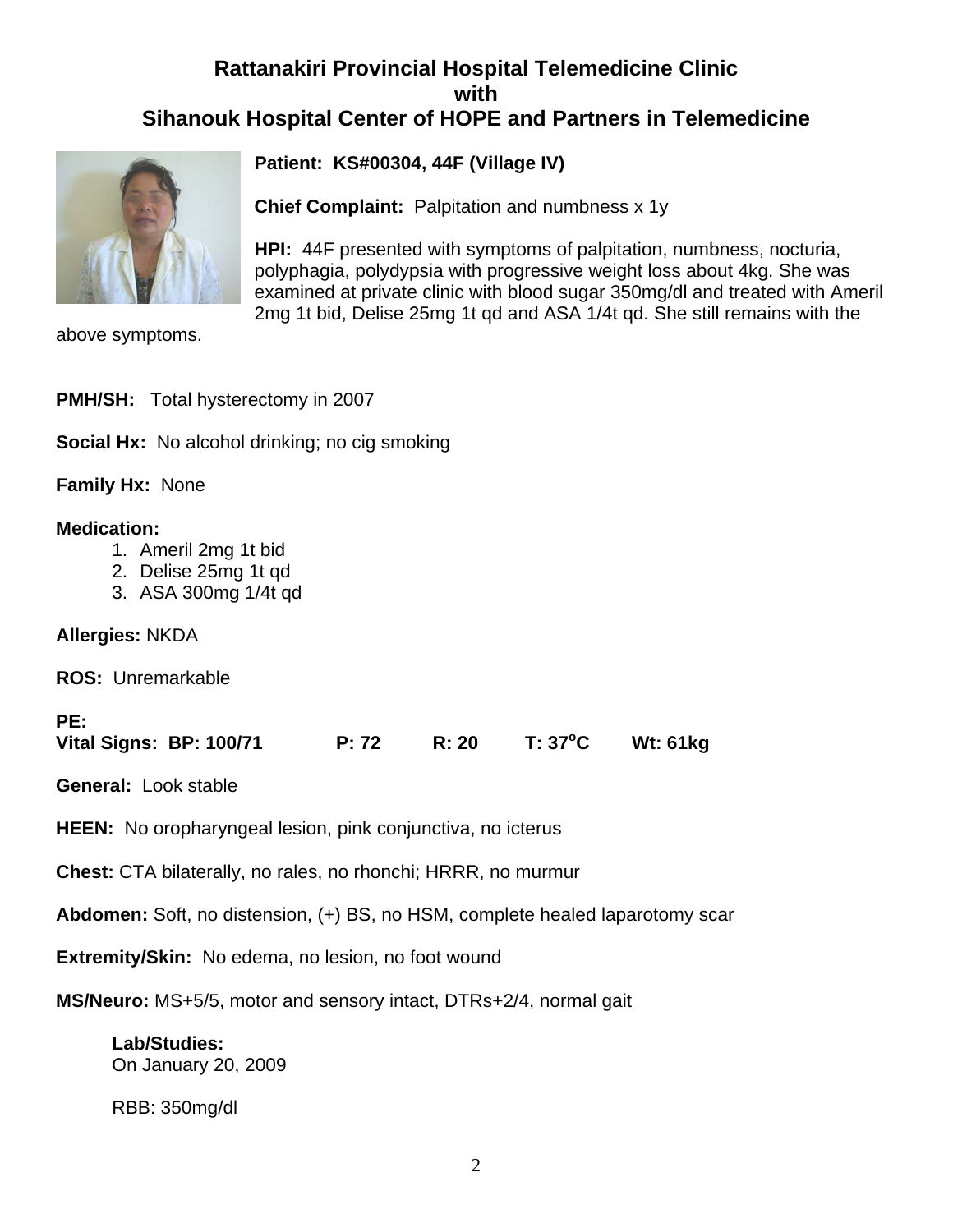Malaria smear: negative

 $WBC = 13000/mm^3$ Eosinophil= 10% Neutrophil= 67% Lymphocyte= 18% Monocyte= 0.5%

| Calcium= $8.5$ | $[8.1 - 10.4]$    |
|----------------|-------------------|
| Tot chole= 120 | $[<$ 200 $mg/dl]$ |
| Create 0.8     | $[0.5 - 0.9]$     |
| Gluc= 138.6    | $[75 - 115]$      |
| $TG = 296.7$   | $[40 - 140]$      |
| Urea $=$ 40    | $[10 - 50]$       |

## **Assessment:**

1. DMII

## **Plan:**

- 1. Metformin 500mg 2t po qhs
- 2. Captopril 25mg 1/4t po qd
- 3. ASA 300mg 1/4t po qd
- 4. Educate on diabetic diet, do regular exercise and foot care
- 5. Draw blood for CBC, Lyte, BUN, Creat, Glcu, HbA1C at SHCH

Labs available locally: Hemoglobin, UA, Glucose, Stool Occult Blood, and Pregnancy Test

## **Specific Comments/Questions for Consultants: Do you agree with my assessment and plan?**

**Examined by: Dr. Leng Sreng Date: January 21, 2009** 

Please send all replies to **kirihospital@gmail.com** and cc: to tmed\_rithy@online.com.kh

*The information transmitted in this e-mail is intended only for the person or entity to which it is addressed and may contain confidential and/or privileged material. Any review, retransmission, dissemination or other use of or taking of any action in reliance upon, this information by persons or entities other than the intended recipient is prohibited. If you received this e-mail in error, please contact the sender and delete material from any computer.*

**From: Smulders-Meyer, Olga,M.D. Date:** Jan 23, 2009 1:56 AM Subject: Rattanakiri TM Clinic January 2009, Case#1, KS#00304, 44F (Village IV) **To:** "Fiamma, Kathleen M."; tmed\_rithy@online.com.kh **Cc:** kirihospital@gmail.com

Patient: KS#00304, 44F (Village IV)

The patient is a 44-year-old woman with new onset diabetes. Her nocturia, polydipsia and weight loss are consistent with that diagnosis. The patient is clearly overweight.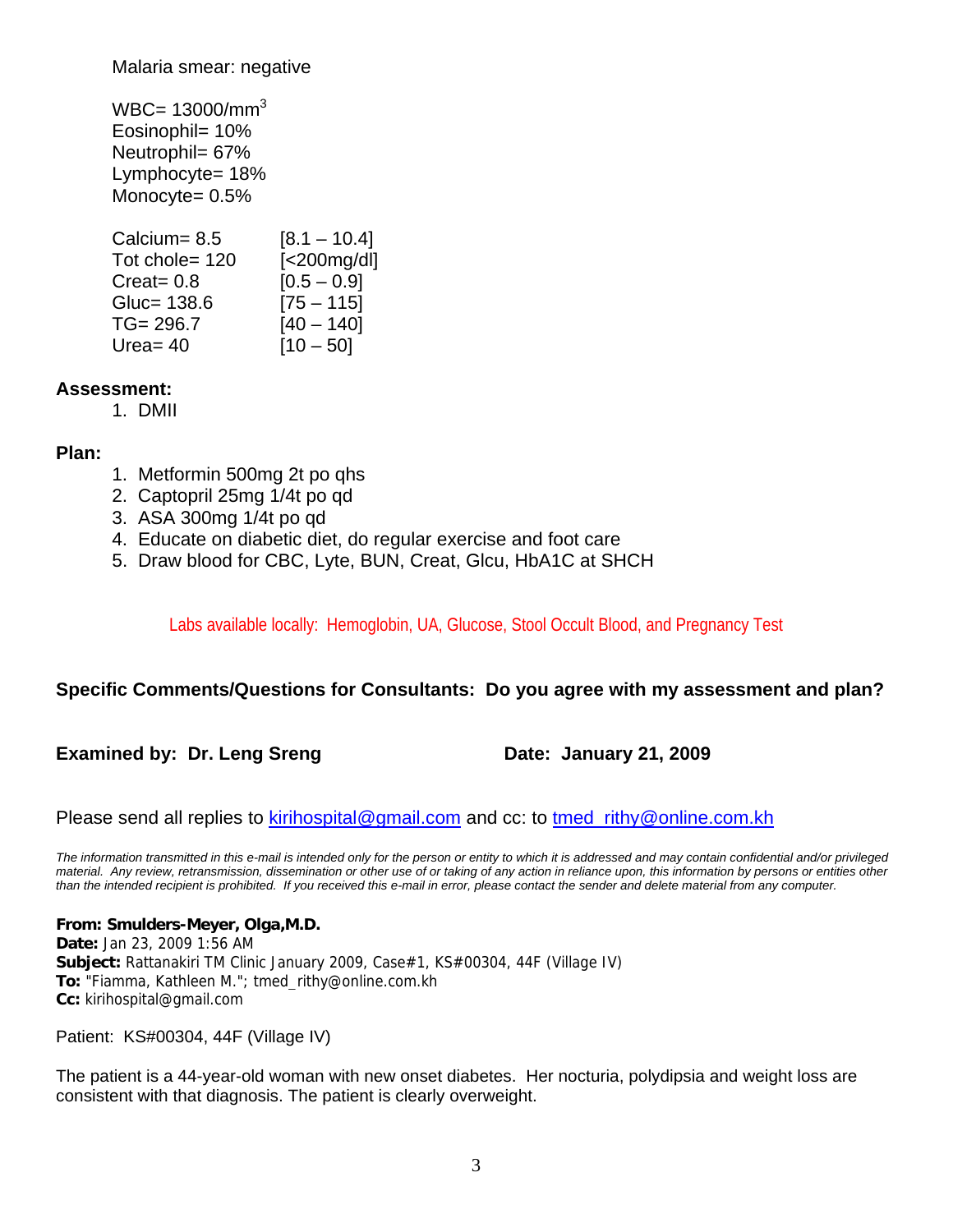Her physical examination shows a normal sensory function, excluding neuropathy. Lab studies are consistent with Diabetes showing an elevated blood sugar of 138.6, as well as elevated triglycerides of almost 300, indicating badly controlled diabetes.

The most important information that you need to convey to this patient, is that the patient needs to lose weight. It is more important than medication. It might even resolve the diabetes for a while. She needs to avoid all sweets and sugar in her diet, as well as simple carbohydrates, such as white bread , white rice and other foods made of flour. All the patient's meals need to include low-fat protein, and complex carbohydrates such as beans.

The next important advice is that the patient needs to start exercise program. This will greatly greatly reduce her blood sugar. The patient should also be told to avoid drinking beer, as alcohol increases triglycerides.

I agree with starting the patient on metformin 500 mg b.I.d.

I am not familiar with the other medication, Delise. The blood pressure is only 100/71, and I would not start her on the ACE inhibitor at this point.

Instead, I would check in her LDL, and making sure it is below 100.

Try to see this patient frequently, every 1-2 months initially and then every 3 months in order to get her involved and motivated in her diabetes care.

I not sure whether she has access to a glucometer, but if she does, I would teach her to check a fasting blood sugar daily initially, and then later to check several times a day before meals.

I do not think you need to start her on aspirin 300 mg a day right now.

I will obtain a hemoglobin A1c, check her kidney function.

Asked her to change her diet, exercise, and then to repeat her hemoglobin A1c in 3 months and see if she is improving. If not I will increase metformin 2000 mg a day.

If her hemoglobin A1c continues to rise, she might be a candidate for treatment with insulin. Starting her on a longer acting insulin such as Lantus low-dose at night.

Once her diabetes is under control, her triglycerides will normalize.

The most important information that you should tell the patient, is that diabetes in itself is a progressive disease, a chronic disease, and that she should become the manager of this illness. That way she will be much more involved, and this will improve her numbers. If she does not take any action now, her diabetes will progress in relentlessly in time.

The patient also presents with palpitations and numbness and these are most likely not related to diabetes. Her heart rate of physical examination is only 72 and she is normotensive.

The patient is relatively young at 44 most likely premenopausal, and therefore at decreased risk for heart disease.

In this age group, anxiety is often the reason for her palpitations. Getting exercise on a regular basis, such as walking for 40 minutes 3 or 4 times a week, will help with her anxiety.

Maybe once her diabetes is better controlled, she will feel less anxious.

I would advise her to avoid all caffeine.

Olga Smulders-Meyer MD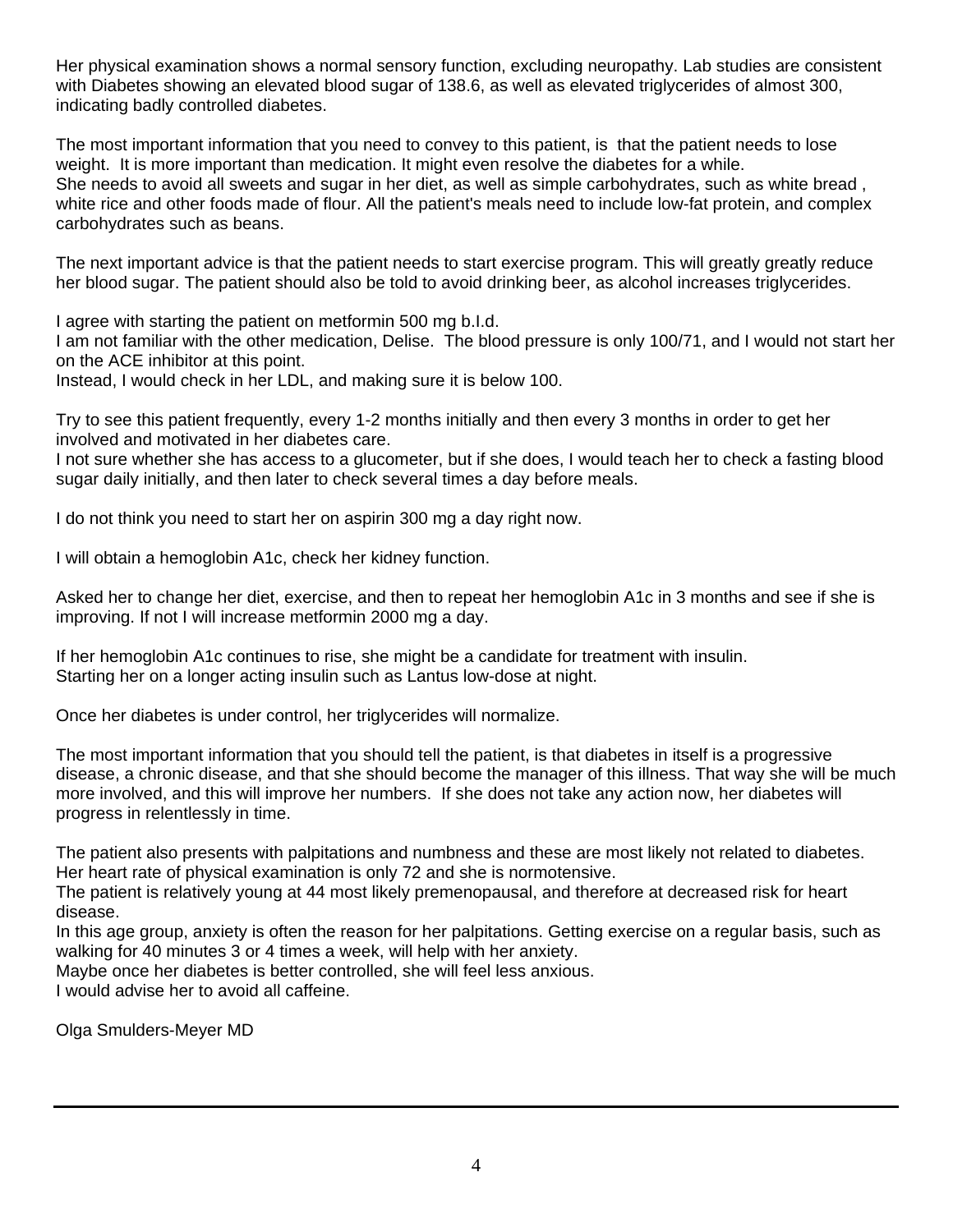#### **From: Hospital Rattanakiri Referral**

**Date:** Jan 21, 2009 4:39 PM **Subject:** Rattanakiri TM Clinic January 2009, Case#2, SS#00305, 57F (Village IV) **To:** Chau Rithy; "Paul J. M.D. Heinzelmann"; "Kathleen M. Kelleher"; Joseph Kvedar; Kruy Lim **Cc:** Bernie Krisher; Noun SoThero; Ed & Laurie Bachrach

Dear all,

This is case number 2, SS#00305, 57F and photo.

Best regards, Sovann

## **Rattanakiri Provincial Hospital Telemedicine Clinic with Sihanouk Hospital Center of HOPE and Partners in Telemedicine**



## **Patient: SS#00305, 57F (Village IV)**

**Chief Complaint:** HA, neck tension and extremity numbness x 1y

**HPI:** 57F presented with symptoms of HA, neck tension, extremity numbness, polyuria, polyphagia, polydypsia with weight loss, she was examined at private clinic, diagnosed with DMII, HTN and in this month she started treatment with Amerile 1t po bid, ASA 1/4t qd, Delise 25mg 1t po qd. In these four months she stopped taking these medicines and

represented with HA, neck tension, extremity numbness.

**PMH/SH:** Malaria in 1968 and GERD in 2008

**Social Hx:** No alcohol drinking; no cig smoking

**Family Hx:** None

#### **Medication:**

- 1. Amerile 1t po bid
- 2. ASA 1/4t qd
- 3. Delise 25mg 1t po qd

## **Allergies:** NKDA

**ROS:** Unremarkable

#### **PE:**

|  | Vital Signs: BP: 140/90 |  | P: 86 | R: 22 | $T: 37^{\circ}C$ | <b>Wt: 53kg</b> |
|--|-------------------------|--|-------|-------|------------------|-----------------|
|--|-------------------------|--|-------|-------|------------------|-----------------|

**General:** Look stable

**HEEN:** No oropharyngeal lesion, pink conjunctiva, no icterus

**Chest:** CTA bilaterally, no rales, no rhonchi; HRRR, no murmur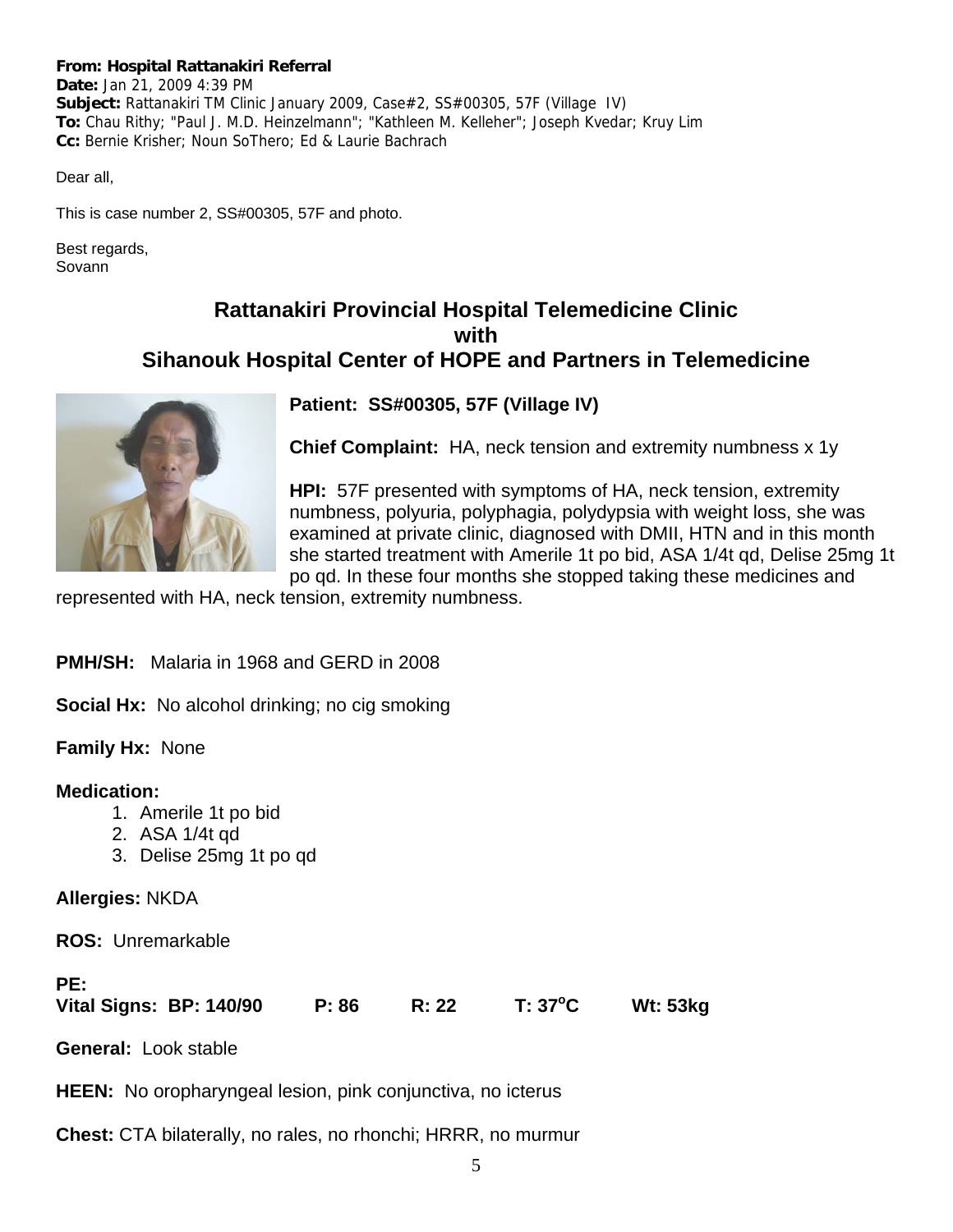**Abdomen:** Soft, no distension, (+) BS, no HSM

**Extremity/Skin:** No edema, no lesion, no foot wound

**MS/Neuro:** MS+5/5, motor and sensory intact, DTRs+2/4, normal gait

## **Lab/Studies:**

On January 20, 2009

RBB: 275mg/dl

Malaria smear: negative

 $WBC = 7000/mm<sup>3</sup>$ Eosinophil= 0.3% Neutrophil= 50% Lymphocyte= 37% Monocyte= 10%

| Calcium= 7.6   | $[8.1 - 10.4]$    |
|----------------|-------------------|
| Tot chole= 120 | $[<$ 200 $mg/dl]$ |
| Create 0.6     | $[0.5 - 0.9]$     |
| Gluc= 119.4    | $[75 - 115]$      |
| $TG = 66.7$    | $[40 - 140]$      |
| Urica acid=3.5 | $[2.4 - 5.7]$     |

## **Assessment:**

- 1. DMII
- 2. HTN

## **Plan:**

- 1. Metformin 500mg 2t po qhs
- 2. Captopril 1/2t po bid
- 3. ASA 300mg 1/4t po qd
- 4. Educate on diabetic diet, do regular exercise and foot care
- 5. Draw blood for CBC, Lyte, BUN, Creat, Glcu, HbA1C at SHCH

Labs available locally: Hemoglobin, UA, Glucose, Stool Occult Blood, and Pregnancy Test

## **Specific Comments/Questions for Consultants: Do you agree with my assessment and plan?**

**Examined by: Dr. Leng Sreng Date: January 21, 2009** 

Please send all replies to **kirihospital@gmail.com** and cc: to tmed\_rithy@online.com.kh

*The information transmitted in this e-mail is intended only for the person or entity to which it is addressed and may contain confidential and/or privileged material. Any review, retransmission, dissemination or other use of or taking of any action in reliance upon, this information by persons or entities other than the intended recipient is prohibited. If you received this e-mail in error, please contact the sender and delete material from any computer.*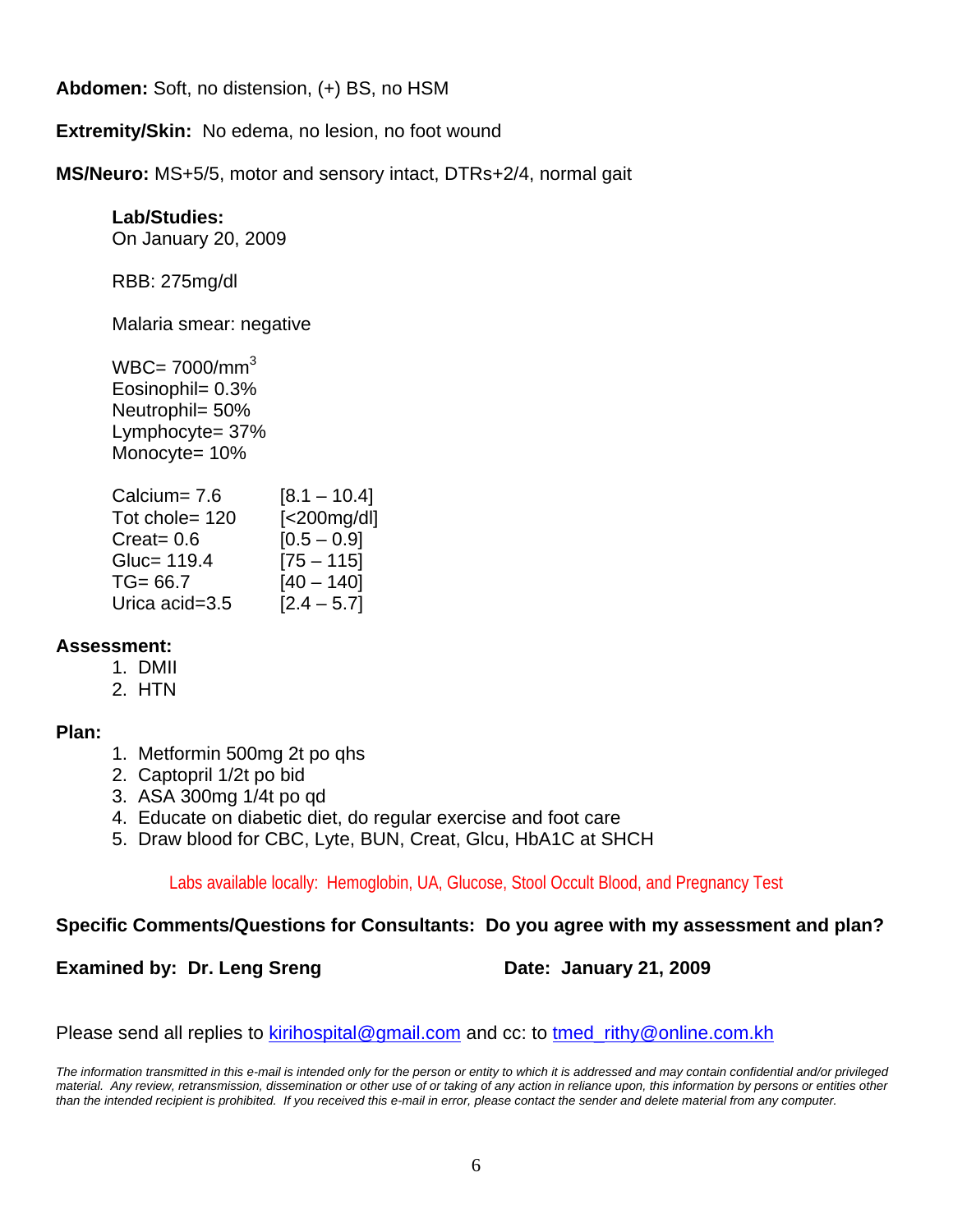**From:** Danny Sands (dzsands) [mailto:dzsands@cisco.com] **Sent:** Thursday, January 22, 2009 11:20 AM **To:** Fiamma, Kathleen M. **Subject:** RE: Rattanakiri TM Clinic January 2009, Case#2, SS#00305, 57F (Village IV)

This is a 57 yo woman previously diagnosed with diabetes and hypertension. She presents with headache, neck tension, and extremity numbness.

While I agree with your assessment and most of your plan as far as it goes, you did not address her chief complaint. If you don't do that then she will not trust you or return for care.

I recommend a careful examination of her neck, including asking her to flex and extend and applying pressure to various spots. She may need to be treated with a soft cervical collar, moist heat, massage, analgesics, etc. You also want to ensure that she doesn't have a spinal fracture causing her problem.

The other thing on the diabetes is that metformin is best given twice a day, unless it is the sustained release version. So you should give her metformin 500mg BID.

Also, make sure you seem her for follow-up so she doesn't run out of medications.

## *- Danny*

 *Daniel Z. Sands, MD, MPH*

 *Beth Israel Deaconess Medical Center*

 *Harvard Medical School*

#### **From: Hospital Rattanakiri Referral**

**Date:** Jan 21, 2009 4:42 PM **Subject:** Rattanakiri TM Clinic January 2009, Case#3, NV#00306, 25M (Thmey Village) **To:** Chau Rithy; "Paul J. M.D. Heinzelmann"; "Kathleen M. Kelleher"; Joseph Kvedar; Kruy Lim **Cc:** Bernie Krisher; Noun SoThero; Ed & Laurie Bachrach

Dear all,

This is case number 3, NV#00306, 25M and photo.

Best regards, Dr. Sreng/Sovann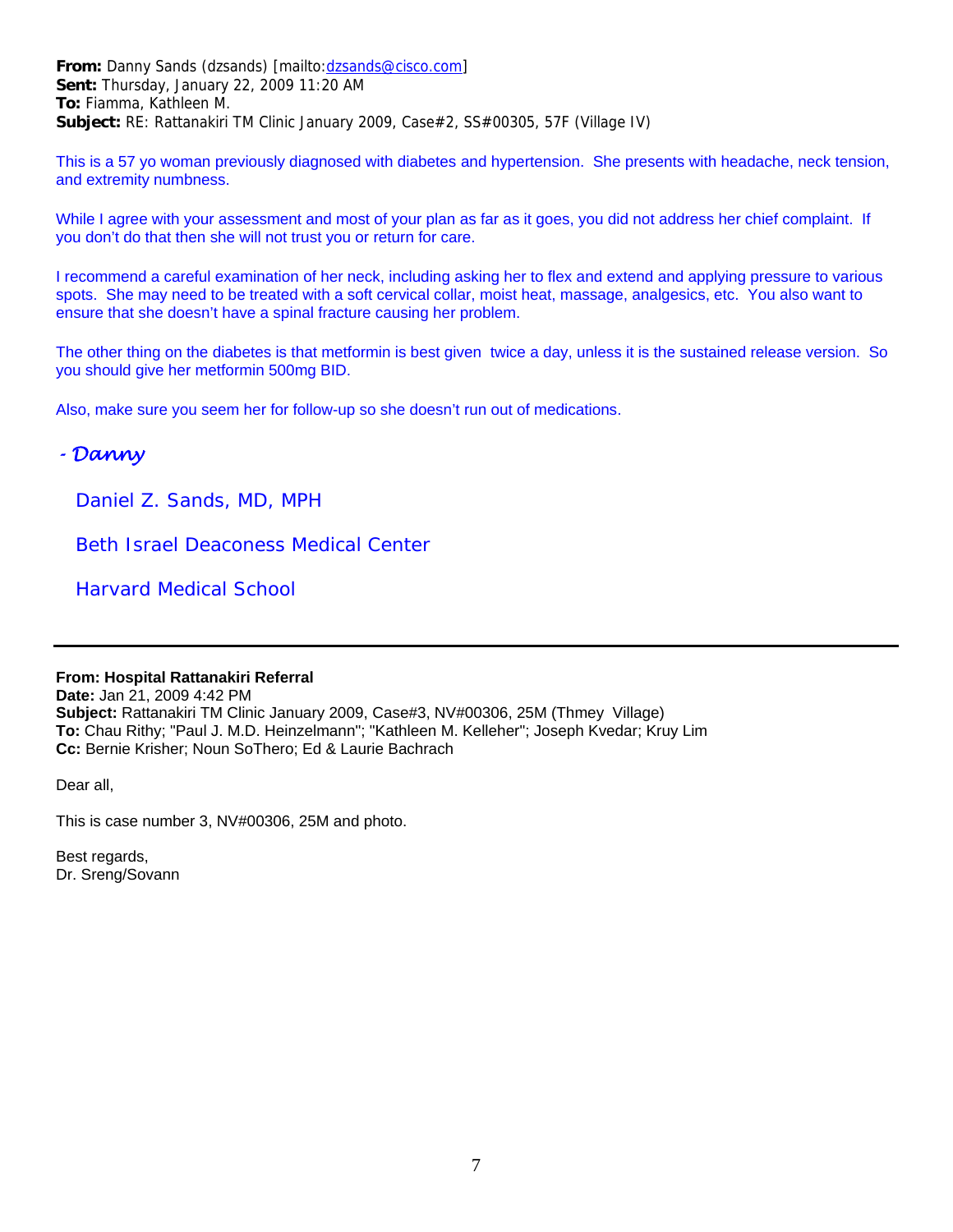## **Rattanakiri Provincial Hospital Telemedicine Clinic with Sihanouk Hospital Center of HOPE and Partners in Telemedicine**



## **Patient: NV#00306, 25M (Thmey Village)**

**Chief Complaint:** Fatigue and polyuria x 2y

**HPI:** 25M presented with symptoms of fatigue, polyuria, palpitation, polyphagia and had check up at private clinic glucose 500mg/dl, U/A gluc 4+, diagnosed with diabetes mellitus and treated with Antihyperglycermic drug (unknown name) 2t po qd x 1w but not better, so he stopped taking it and took traditional medicine x 4months. He became better and stopped

taking traditional medicine. A few months after stop taking traditional medicine, He represented with above symptoms and weight loss about 4kg, blood sugar 300mg/dl and took the same traditional medicine but not better until now. He denied of fever, cough, dyspnea, numbness/tingling, oliguria, hematuria, dysuria, edema.

**PMH/SH:** Unremarkable

**Social Hx:** Casually drinking alcohol; no cig smoking

**Family Hx:** None

**Medication:** Traditional medicine

**Allergies:** NKDA

**ROS:** Unremarkable

## **PE:**

|  | Vital Signs: BP: 101/71 | P: 82 | R: 20 | $T: 37^{\circ}C$ | <b>Wt: 42kg</b> |
|--|-------------------------|-------|-------|------------------|-----------------|
|--|-------------------------|-------|-------|------------------|-----------------|

**General:** Look sick

**HEEN:** No oropharyngeal lesion, pink conjunctiva, no neck mass, no lymph node palpable

**Chest:** CTA bilaterally, no rales, no rhonchi; HRRR, no murmur

**Abdomen:** Soft, no tender, no distension, (+) BS, no HSM, no scar

**Extremity/Skin:** No edema, no lesion, no foot wound

**MS/Neuro:** MS+5/5, motor and sensory intact, DTRs+2/4, normal gait

## **Lab/Studies:**  On January 20, 2009

8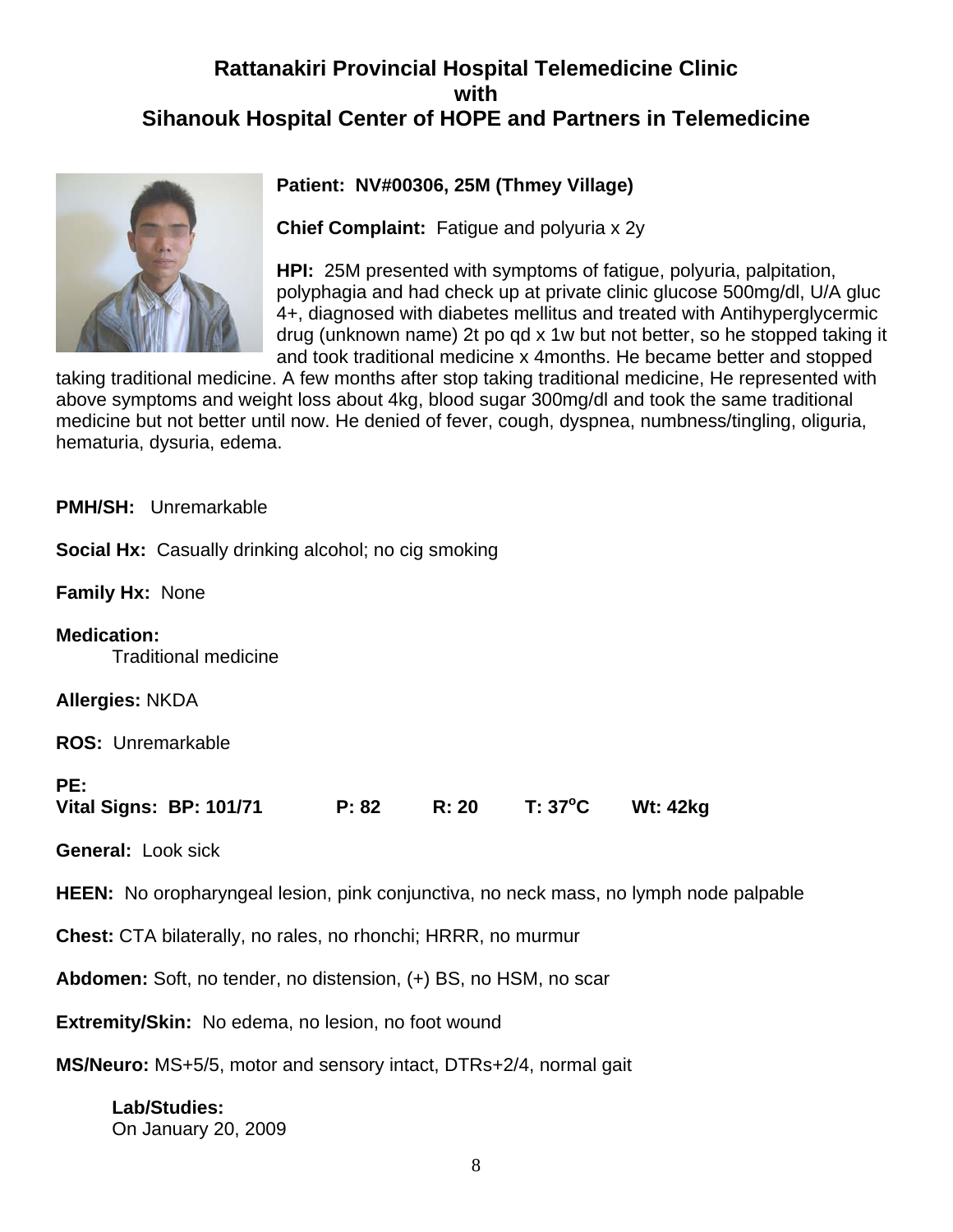RBS: high; U/A: gluc 4+

On January 21, 2009

FBS: 465mg/dl

## **Assessment:**

1. DM

## **Plan:**

- 1. Glibenclamide 5mg 1t po bid
- 2. Educate on diabetic diet, do regular exercise, foot care and hypoglycemia sign
- 3. Draw blood for CBC, Lyte, BUN, Creat, Glcu, HbA1C at SHCH

Labs available locally: Hemoglobin, UA, Glucose, Stool Occult Blood, and Pregnancy Test

## **Specific Comments/Questions for Consultants: Do you agree with my assessment and plan?**

## **Examined by: Nurse Sovann Peng Date: January 20, 2009**

Please send all replies to kirihospital@gmail.com and cc: to tmed\_rithy@online.com.kh

*The information transmitted in this e-mail is intended only for the person or entity to which it is addressed and may contain confidential and/or privileged material. Any review, retransmission, dissemination or other use of or taking of any action in reliance upon, this information by persons or entities other than the intended recipient is prohibited. If you received this e-mail in error, please contact the sender and delete material from any computer.*

## **From: Smulders-Meyer, Olga,M.D.**

**Date:** Jan 23, 2009 2:25 AM **Subject:** RE: Rattanakiri TM Clinic January 2009, Case#3, NV#00306, 25M (Thmey Village) **To:** "Fiamma, Kathleen M."; kirihospital@gmail.com **Cc:** tmed\_rithy@online.com.kh

## **Patient: NV#00306, 25M (They Village**

The patient is a 25-year-old male, who presents with acute onset of significant hyperglycemia. the patient only weighs 42 kilograms, and he is clearly underweight, so most likely he has lost more than just 4 kg.

A patient like this is not the usual diabetes type II. He is still relatively young, and his blood sugar is quite high, and these kind of patients are going to behave like a type I diabetic, requiring insulin soon.

I do not believe that the patient is going to respond well to just being treated with Glibenclamide 5 mg b.I.d.. Most likely this patient's hemoglobin A1c is around 8 to 9, if not higher.

This is a kind of patient that I would start on Lantus 10 units at night, or NPH, a long acting insulin, and the patient can check his fasting blood sugar every day.

You could slowly increase Lantus by two units a 4 to 5 days, until his fasting blood sugar is in the right range between 80 and 110.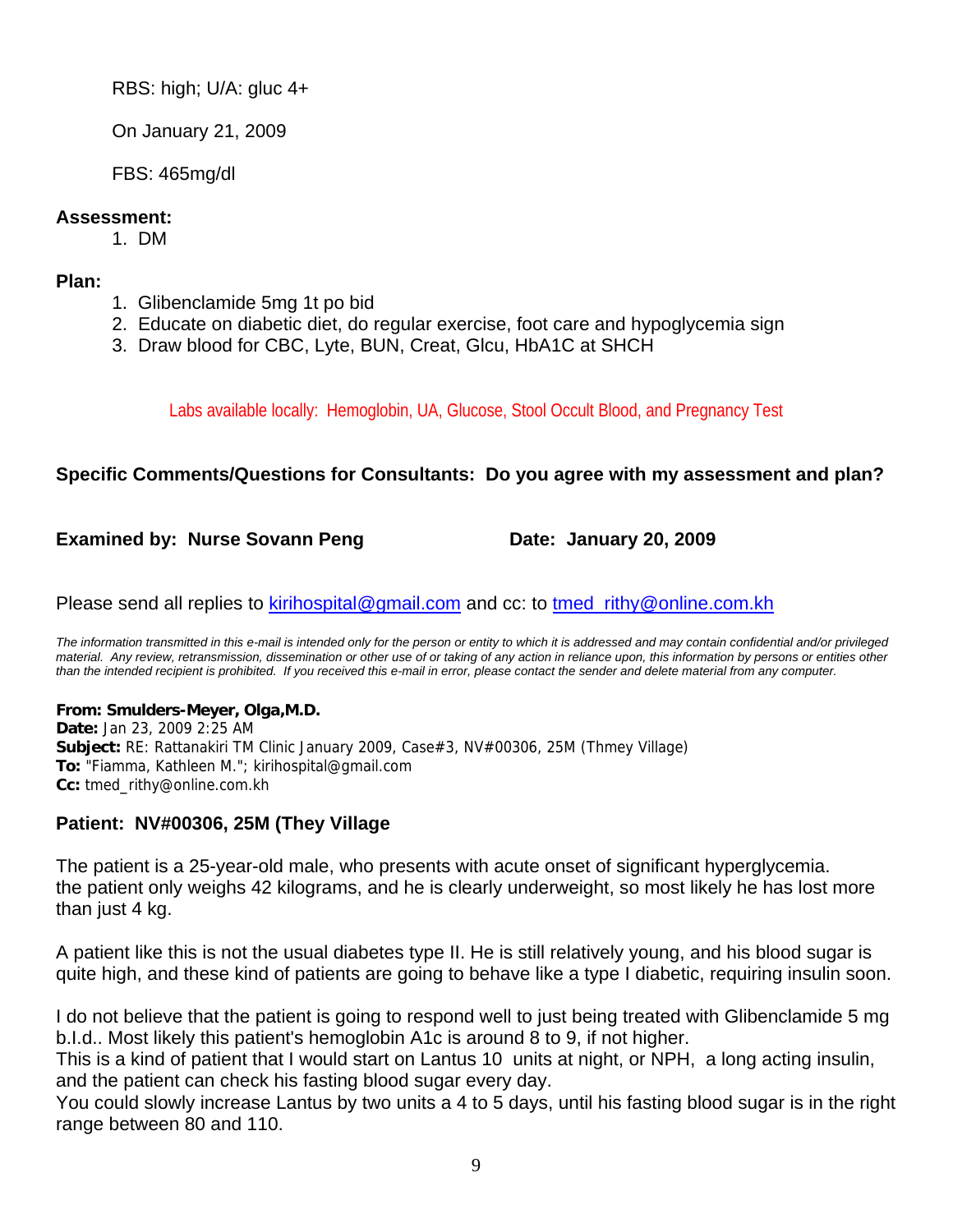The patient's blood pressure is in excellent range, and I agree you need to check his renal function. He does not need antihypertensive medication at this point.

This patient is extremely thin. He is a young man, and given his weight loss, I would have a very low threshold to test him for HIV as well.

This patient also needs to be seen by an ophthalmologist on a yearly basis.

Olga Smulders-Meyer MD

**From: Hospital Rattanakiri Referral**

**Date:** Jan 21, 2009 4:45 PM **Subject:** Rattanakiri TM Clinic January 2009, Case#4, CS#00307, 25F (Village III) **To:** Chau Rithy; "Paul J. M.D. Heinzelmann"; "Kathleen M. Kelleher"; Joseph Kvedar; Kruy Lim **Cc:** Bernie Krisher; Noun SoThero; Ed & Laurie Bachrach

Dear all,

This is case number 4, CS#00307, 25F and photo.

Best regards, Dr. Sreng/Sovann

## **Rattanakiri Provincial Hospital Telemedicine Clinic with Sihanouk Hospital Center of HOPE and Partners in Telemedicine**



**Patient: CS#00307, 25F (Village III)**

**Chief Complaint:** Syncope x 6 months

**HPI:** 25F presented with symptoms of passing out with tonic-clonic muscle contraction once per month, awake in about 5-6mn, but unable to remember event happen to her. She denied of fever, cough, dyspnea, fatigue, vertigo, HA, photophobia, trauma or any symptoms before or after syncope. She presented with monthly attack x 5m and two attacks in this month. She hasn't sought medical care

yet just come to consult with Telemedicine today.

**PMH/SH:** Unremarkable

**Social Hx:** 2 children, casually drinking alcohol; no cig smoking, her husband smoke

**Family Hx:** None

**Medication:**

Oral contraceptive for three years

**Allergies:** NKDA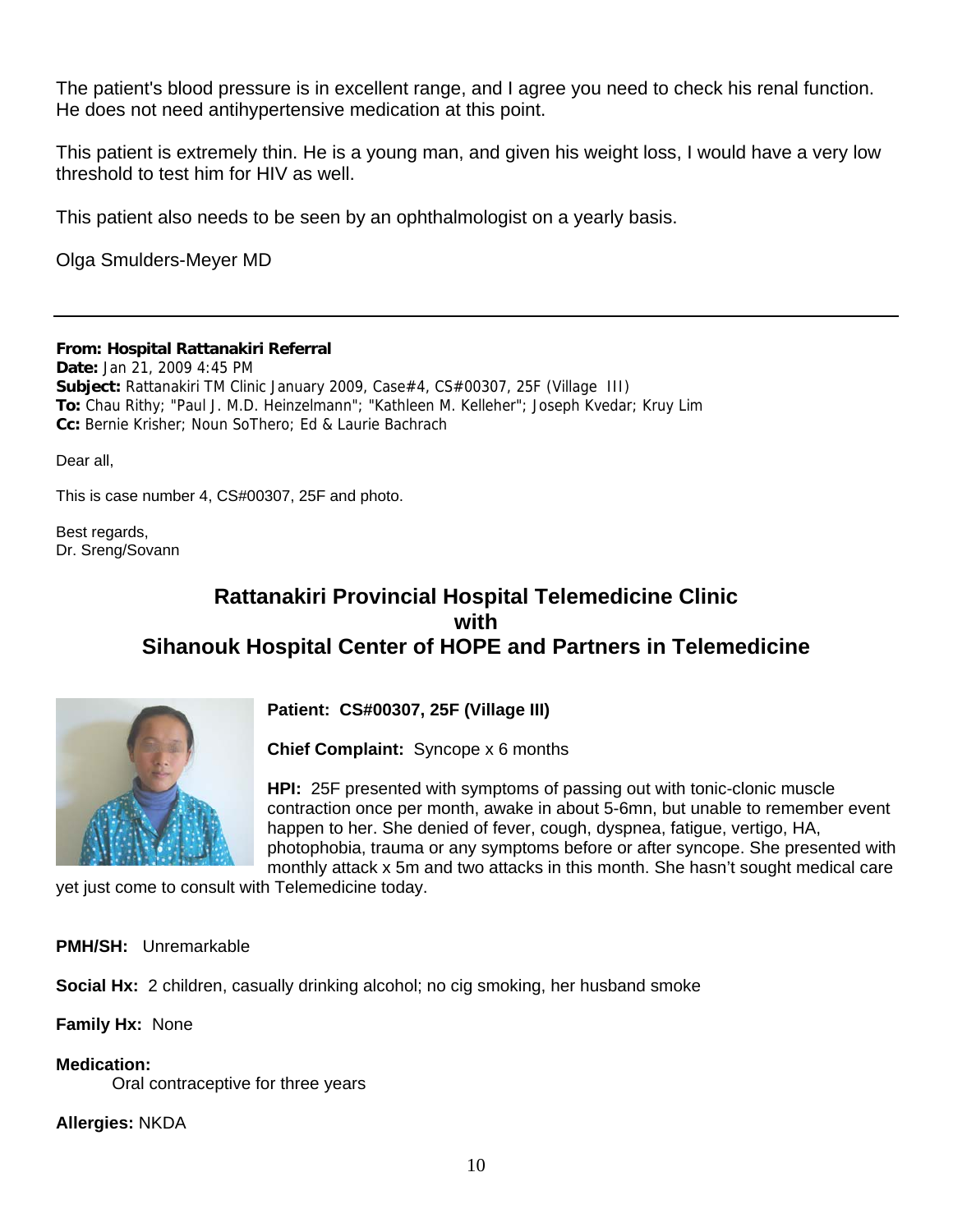#### **ROS:** Unremarkable

#### **PE:**

**Vital Signs: BP: 127/77 P: 98 R: 20 T: 37o C Wt: 44kg** 

**General:** Look stable

**HEEN:** No oropharyngeal lesion, pink conjunctiva, no neck mass, no lymph node palpable

**Chest:** CTA bilaterally, no rales, no rhonchi; HRRR, no murmur

**Abdomen:** Soft, no tender, no distension, (+) BS, no HSM, no scar

**Extremity/Skin:** No edema, no lesion

**MS/Neuro:** MS+5/5, motor and sensory intact, DTRs+2/4, normal gait

**Lab/Studies:** None

#### **Assessment:**

1. Grand mal seizure

#### **Plan:**

- 1. Carbamazepine 200mg 1t po qd
- 2. Draw blood for CBC, Lyte, BUN, Creat, Glcu at SHCH

Labs available locally: Hemoglobin, UA, Glucose, Stool Occult Blood, and Pregnancy Test

## **Specific Comments/Questions for Consultants: Do you agree with my assessment and plan?**

## **Examined by: Nurse Sovann Peng Case Constructs Canuary 21, 2009**

Please send all replies to kirihospital@gmail.com and cc: to tmed rithy@online.com.kh

*The information transmitted in this e-mail is intended only for the person or entity to which it is addressed and may contain confidential and/or privileged material. Any review, retransmission, dissemination or other use of or taking of any action in reliance upon, this information by persons or entities other than the intended recipient is prohibited. If you received this e-mail in error, please contact the sender and delete material from any computer.*

**From:** Cole, Andrew James,M.D. **Sent:** Thursday, January 22, 2009 4:34 PM **To:** Fiamma, Kathleen M. **Subject:** RE: Rattanakiri TM Clinic January 2009, Case#4, CS#00307, 25F (Village III)

I agree with the diagnosis and management. It will be important to see if the episodes stop with the Tegretol. If not, we may want to get more information.

#### AJC

Andrew J. Cole, M.D., F.R.C.P.(C.) Director, MGH Epilepsy Service Associate Professor of Neurology Harvard Medical School WAC 739-L Fruit Street Boston, Massachusetts 02114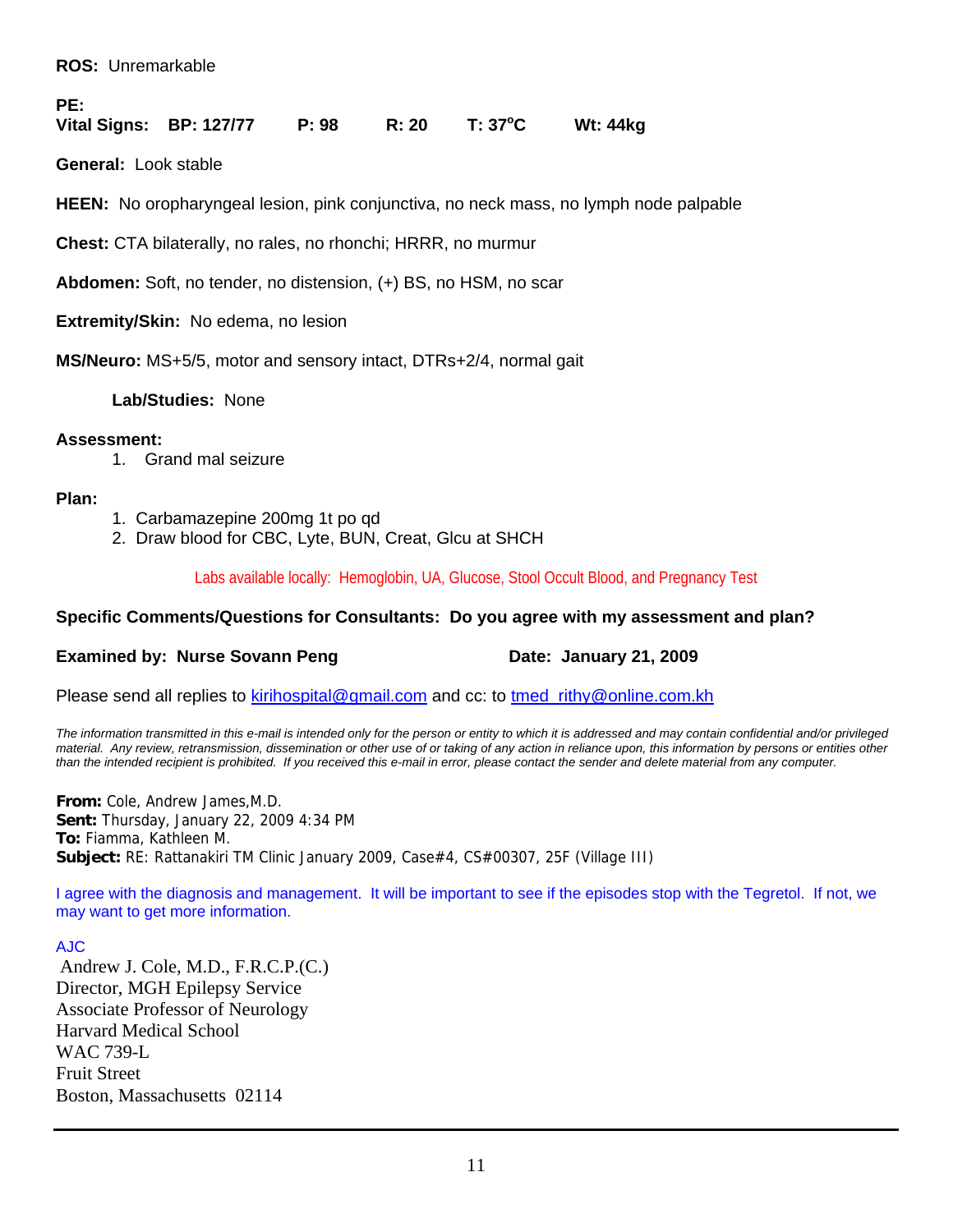**From:** Hospital Rattanakiri Referral **Date:** Jan 21, 2009 4:52 PM **Subject:** Rattanakiri TM Clinic January 2009, Case#5, SB#00308, 16M (Thmey Village) **To:** Cornelia Haener; "Paul J. M.D. Heinzelmann"; "Kathleen M. Kelleher"; Joseph Kvedar; Kruy Lim; Chau Rithy **Cc:** Bernie Krisher; Noun SoThero; Ed & Laurie Bachrach

Dear all,

This is case number 5, SB#00308, 16M and photos.

Best regards, Dr. Sreng/Sovann

## **Rattanakiri Provincial Hospital Telemedicine Clinic with Sihanouk Hospital Center of HOPE and Partners in Telemedicine**



**Patient: SB#00308, 16M (Thmey Village)**

**Chief Complaint:** Big mass on left shoulder x 14d

**HPI:** 16M tried to catch his cow leg to see the wound on his cow's leg, the cow pulls his hand then he presented with pain, swelling on left shoulder with unable to move the left hand, he had been just applied with traditional herbal medicine x 10d then his shoulder swelling became better. He carried two bags of rice on his right shoulder, then his shoulder became

swelling, severe pain. He was brought to provincial hospital and got two times of I & D and got transfusion a unit of blood, Antibiotic and pain killer. He still presented with shoulder swelling, pain, unable to move the left hand and was discharged from hospital. His family noticed the shoulder became more swelling, severe pain, erythema and brought him to provincial hospital again. He was treated in hospital with Cetriazone 1g bid, Metronidazole 500mg bid, Paracetamol 500mg tid.

**PMH/SH:** Unremarkable

**Social Hx:** Grade 3 student

**Family Hx:** Grand mother with breast cancer

#### **Medication:**

- 1. Cetriaxone 1g bid IV
- 2. Metronidazole 500mg bid
- 3. Paracetamol 500mg 1t tid

**Allergies:** NKDA

**ROS:** Unremarkable

PE:<br>Vital Signs: **Vital Signs: BP: 100/64 P: 124 R: 20 T: 37.7<sup>o</sup>**

**C O2 sat:96% Wt: 42kg** 

**General:** Look Sick

**HEEN:** No oropharyngeal lesion, pale conjunctiva, no neck mass, no lymph node palpable

**Left Shoulder:** A big mass about 20 x 15cm, tender, erythema, hard, non-movable, regular border

**Chest:** CTA bilaterally, no rales, no rhonchi; H tachycardia, RR, no murmur

**Abdomen:** Soft, no tender, no distension, (+) BS, no HSM, no scar



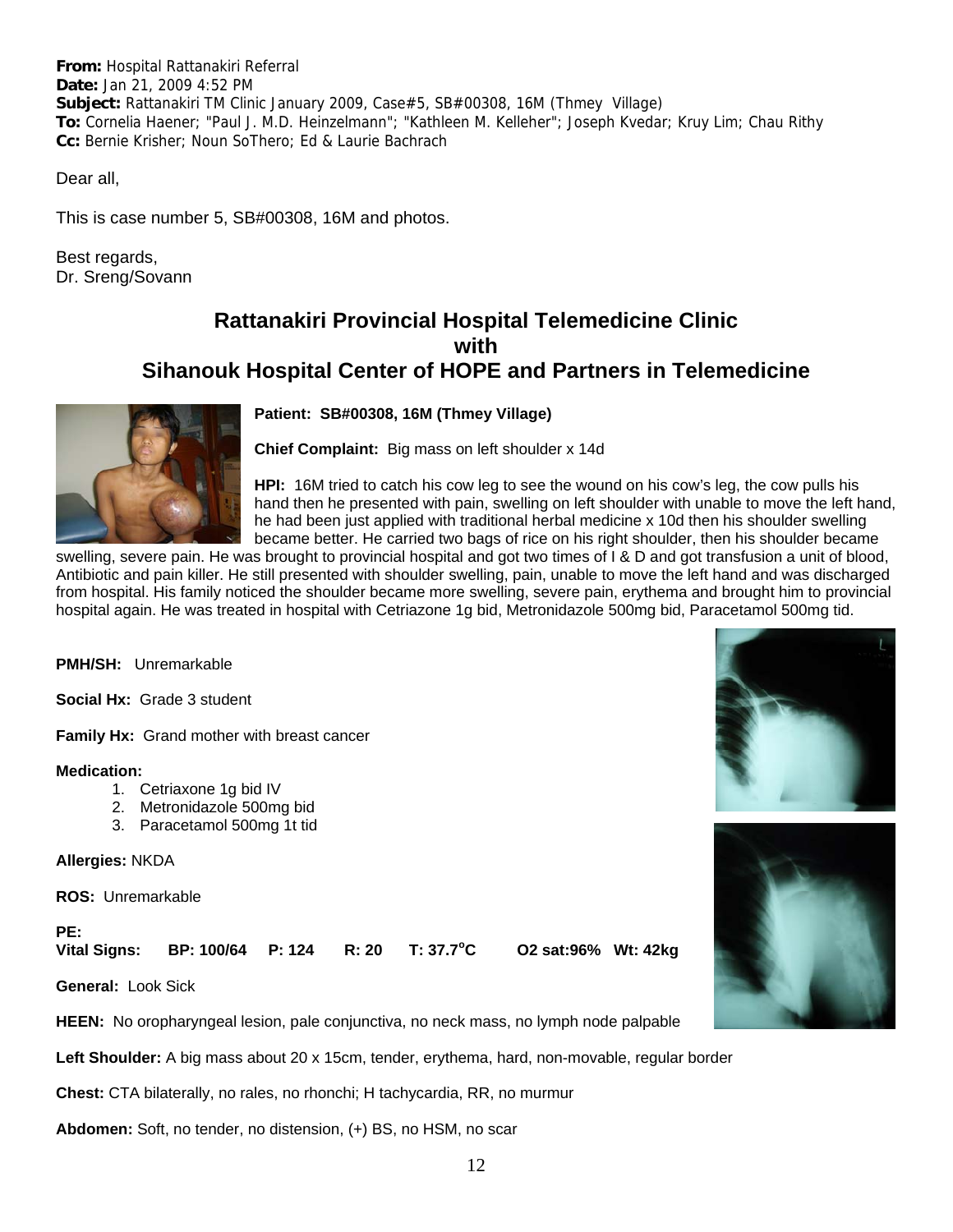**Extremity/Skin:** No edema, no lesion, no foot wound

**MS/Neuro:** left wrist drop, no sensation with light touch, unable to move his left hand

#### **Lab/Studies:**

On January 20, 2009

#### **Assessment:**

- 1. Left shoulder joint osteomyelitis
- 2. Left shoulder tumor??
- 3. Anemia

#### **Plan:**

- 1. Refer to SHCH for surgical consultation
- 2. Comtrimoxazole 480mg 1t po bid x 2m
- 3. Metronidazole 250mg 2t po bid x 2m
- 4. Naproxen 375mg 1t po bid prn
- 5. FeSO4/Folate 200/0.25mg 1t po bid
- 6. MTV 1t po qd
- 7. Draw blood for CBC, Lyte, BUN, Creat, Glcu, ESR, peripheral smear at SHCH

#### Labs available locally: Hemoglobin, UA, Glucose, Stool Occult Blood, and Pregnancy Test

#### **Specific Comments/Questions for Consultants: Do you agree with my assessment and plan?**

#### **Examined by: Nurse Sovann Peng Commence Constrained Date: January 21, 2009**

Please send all replies to kirihospital@gmail.com and cc: to tmed\_rithy@online.com.kh

*The information transmitted in this e-mail is intended only for the person or entity to which it is addressed and may contain confidential and/or privileged material. Any review, retransmission, dissemination or other use of or taking of any action in reliance upon, this information by persons or entities other than the intended recipient is prohibited. If you received this e-mail in error, please contact the sender and delete material from any computer.*

#### **From: Cornelia Haener**

**Date:** Jan 21, 2009 5:18 PM **Subject:** Rattanakiri TM Clinic January 2009, Case#5, SB#00308, 16M (Thmey Village) **To:** Hospital Rattanakiri Referral; "Paul J. M.D. Heinzelmann"; "Kathleen M. Kelleher"; Joseph Kvedar; Kruy Lim; Chau Rithy **Cc:** Bernie Krisher; Noun SoThero; Ed & Laurie Bachrach

Dear all,

It rather looks like a far advanced sarcoma to me, and the patient might try to explain it with this trauma.

I will show it to the orthopedic team tomorrow and ask them if there is anything we can do for this patient.

#### Kind regards

#### Cornelia

#### **From: Cornelia Haener**

**Date:** Jan 22, 2009 12:36 PM **Subject:** Rattanakiri TM Clinic January 2009, Case#5, SB#00308, 16M (Thmey Village) **To:** Hospital Rattanakiri Referral; "Paul J. M.D. Heinzelmann"; "Kathleen M. Kelleher"; Joseph Kvedar; Kruy Lim; Chau Rithy **Cc:** Bernie Krisher; Noun SoThero; Ed & Laurie Bachrach

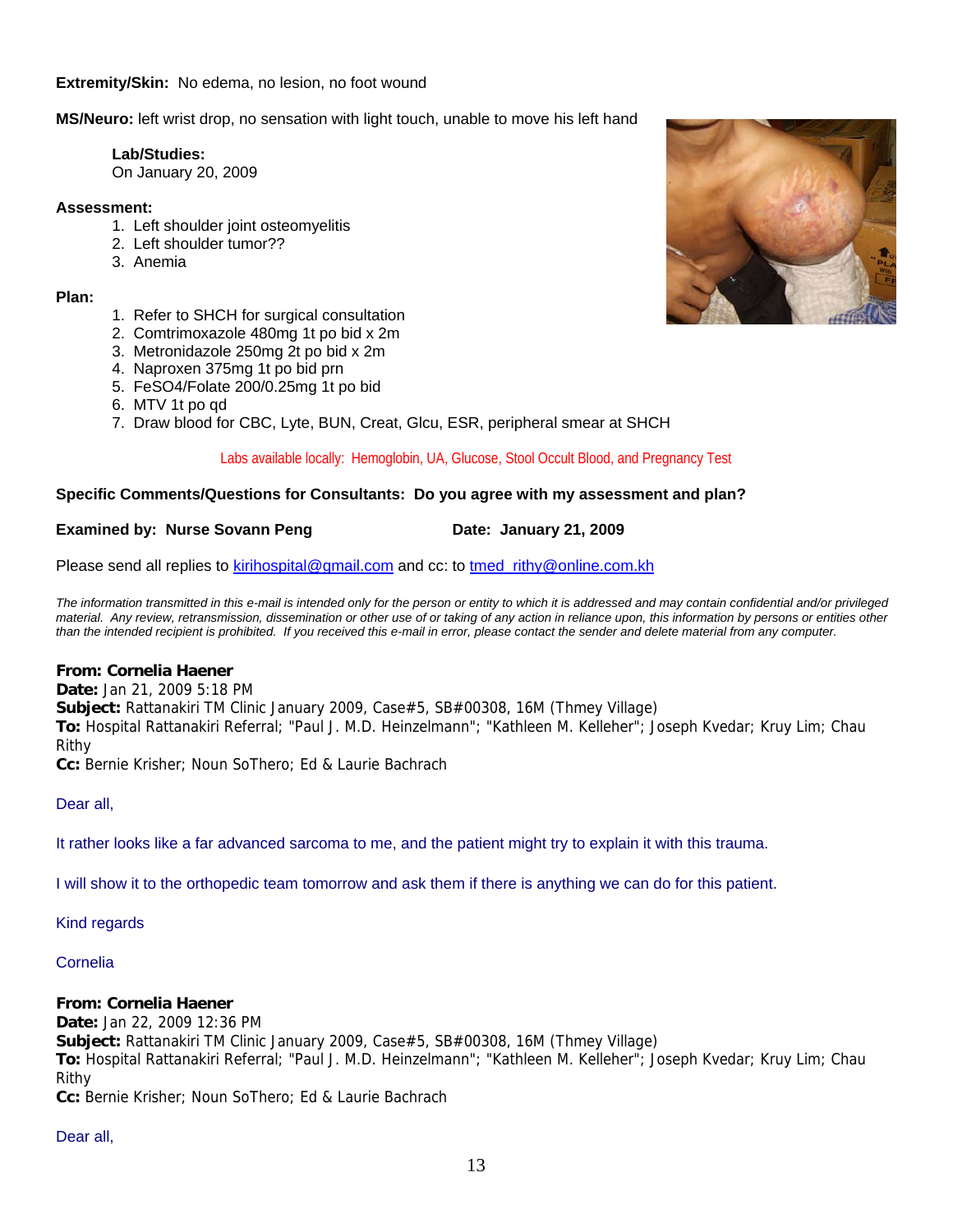I have just discussed with our orthopedic surgeon Dr. Phot. He confirms the diagnosis of advanced osteosarcoma. An exarticulation would technically be possible, but the family would have to provide  $4 - 5$  units of blood. After this deforming surgical procedure, the survival might still be  $6 - 12$  months only if he does not die from hemorrhage intraoperatively.

Kind regards

Cornelia

#### **From: Hospital Rattanakiri Referral**

**Date:** Jan 21, 2009 4:59 PM **Subject:** Rattanakiri TM Clinic January 2009, Case#6, TN#00309, 64F (Village VI) **To:** Chau Rithy; "Paul J. M.D. Heinzelmann"; Joseph Kvedar; "Kathleen M. Kelleher"; Kruy Lim **Cc:** Bernie Krisher; Noun SoThero; Ed & Laurie Bachrach

Dear all,

This is case number 6, TN#00309, 64F and photo.

Best regards, Dr. Sreng/Sovann

## **Rattanakiri Provincial Hospital Telemedicine Clinic with Sihanouk Hospital Center of HOPE and Partners in Telemedicine**

**Chief Complaint:** Polyuria, and fatigue for 2months

**HPI:** 64F presented with symptoms of polyuria (15 -20times/day), weight

1m. Her symptoms became a bit better and come to consult with

**Patient:** TN#00309, 64 F (Village VI)



loss from 75kg to 45kg, fatigue, asthenia, so she went for check up at private clinic with elevated blood sugar and buy antihyperglycemic drug x

Telemedicine today.

**PMH/SH:** unremarkable.

**Social Hx:** no smoke, no EtOH

**Family Hx; none** 

## **Medication:**

Antihyperglycemic drug (unknown name) 2t po qd x 1m

**Allergies:** NKDA

## **Family Hx:** None

## **ROS:** none

14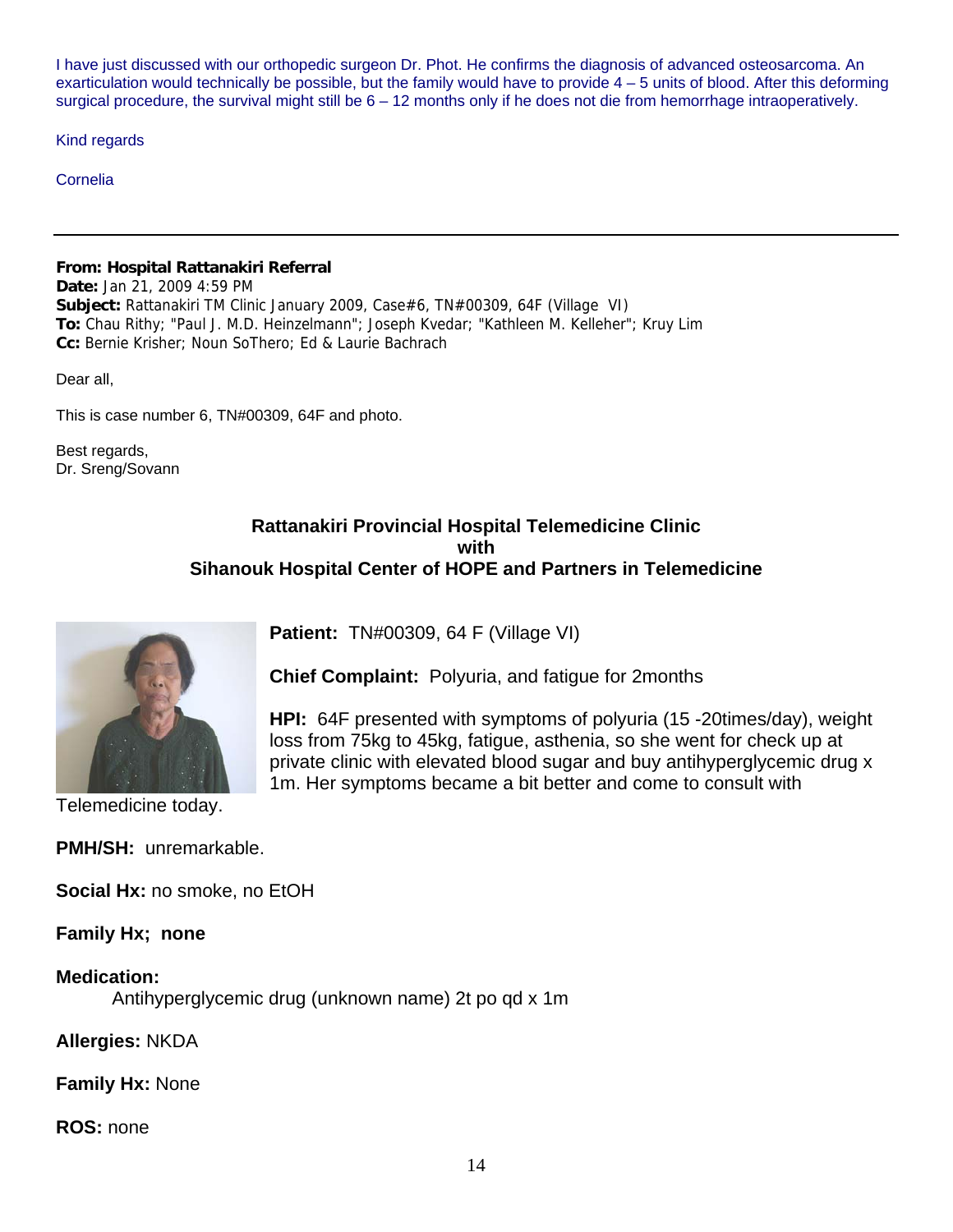**PE:** 

## **Vital Signs: BP: 123/90 P: 93 R: 20 T: 36.5 Wt: 48kg**

**General:** Alert and orientedx3

**HEENT:** No icteric, pink conjuntiva, no oropharyngeal lesions

**Chest:** clear BS bilaterally, no crackle, no ronchi, HRRR without murmur

**Abdomen:** Soft , nontendered, active BS, no organomegaly

**Musculoskeletal:** no gross masses or lesions or rashes

**Neuro:** DTRs +2/4, mortor and sensory intact

**Previous Lab/Studies:**

**Lab/Studies Requests:** -U/A : Glucose(+++) on 21/01/2009 - Biochemistry: total cholesterol 196mg/dl, Triglyceride402mg/dl, glucose 225mg/dl .

## **Assessment:** - DMII

#### **Plan:** 1- Glibenclamide 5mg 1tb bid for 2months

- 2- Fenofibrate 100mg 1tb qd for 2months
- 3- Draw blood for CBC, Lyte, BUN, Creat, Gluc, Tot chole, TG and HbA1C at SHCH

## **Comments/Notes:**

**Examined by: MA. Koh Polo Date: January 21, 2009** 

Please send all replies to kirihospital@gmail.com and cc: to tmed\_rithy@online.com.kh . *The information transmitted in this e-mail is intended only for the person or entity to which it is addredded and may contain confidential and/or priviledged material. Any review, retransmission, dissemination or other use of or taking of any action in reliance upon, this information by persons or entities other than the intended recipient is prohibited. If you received this e-mail in error, please contact the sender and delete material from any computer.*

**From:** Danny Sands (dzsands) **Sent:** Thursday, January 22, 2009 10:36 AM **To:** Fiamma, Kathleen M. **Subject:** RE: Rattanakiri TM Clinic January 2009, Case#6, TN#00309, 64F (Village VI)

This is a 64 yo female with polyuria, asthenia, and weight loss, recently found to be hyperglycemic and started on a hypoglycemic drug. On your exam she is hypertensive. Labs from Jan 21 notable for glycosuria and hypertriglyceridemia.

Your assessment was type II diabetes.

Your plan was to treat with glibenclamide as well as fenofibrate. You also wanted to draw blood.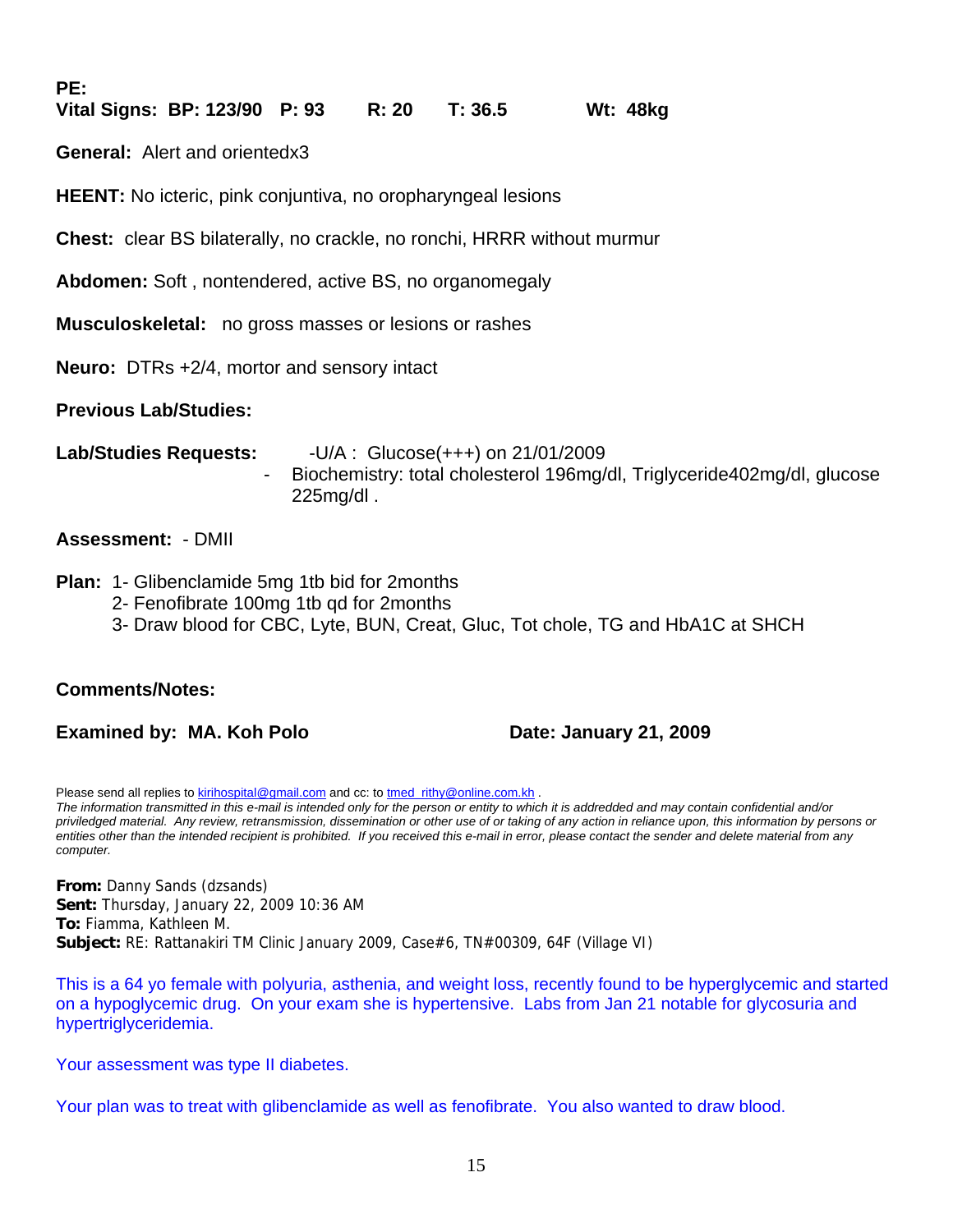I agree with all of that, but in addition she is hypertensive and should be treated, although it would be okay to wait until her return in two months to see if her BP is still high.

Also, I suggest adding TSH to her blood tests, to rule out hypothyroidism.

Thank you.

## *Danny*

*Daniel Z. Sands, MD, MPH*

*Beth Israel Deaconess Medical Center*

*Harvard Medical School*

**From: Hospital Rattanakiri Referral Date:** Jan 21, 2009 5:02 PM **Subject:** Rattanakiri TM Clinic January 2009, Case#7, SM#00310, 25M (Trapang Chres Village) **To:** Cornelia Haener; Chau Rithy; "Paul J. M.D. Heinzelmann"; Joseph Kvedar; Kruy Lim; "Kathleen M. Kelleher" **Cc:** Bernie Krisher; Noun SoThero; Ed & Laurie Bachrach

Dear all,

This is cass number 7, SM#00310, 25M and photo.

Best regards, Dr. Sreng/Sovann

## **Rattanakiri Provincial Hospital Telemedicine Clinic with Sihanouk Hospital Center of HOPE and Partners in Telemedicine**



## **Patient: SM#00310, 25M (Trapang Chres Village)**

**Chief Complaint:** Fatigue and polyuria x 2y

**HPI:** 25M presented with symptoms of fatigue, polyuria, palpitation, polyphagia and had check up at private clinic glucose 452mg/dl and treated with antihyperglycemic drug x 1m but not better so he stopped taking it and took traditional medicine but still presented with the same symptoms. In this month his symptoms became worse with polyuria, polyphagia, fatigue, weight

loss so he went to provincial hospital and treated with some injection and po drugs x 2d. She denied of fever, cough, dyspnea, blurred vision, oliguria, dysuria, edema.

## **PMH/SH:** Unremarkable

**Social Hx:** Casually drinking alcohol; casually cig smoking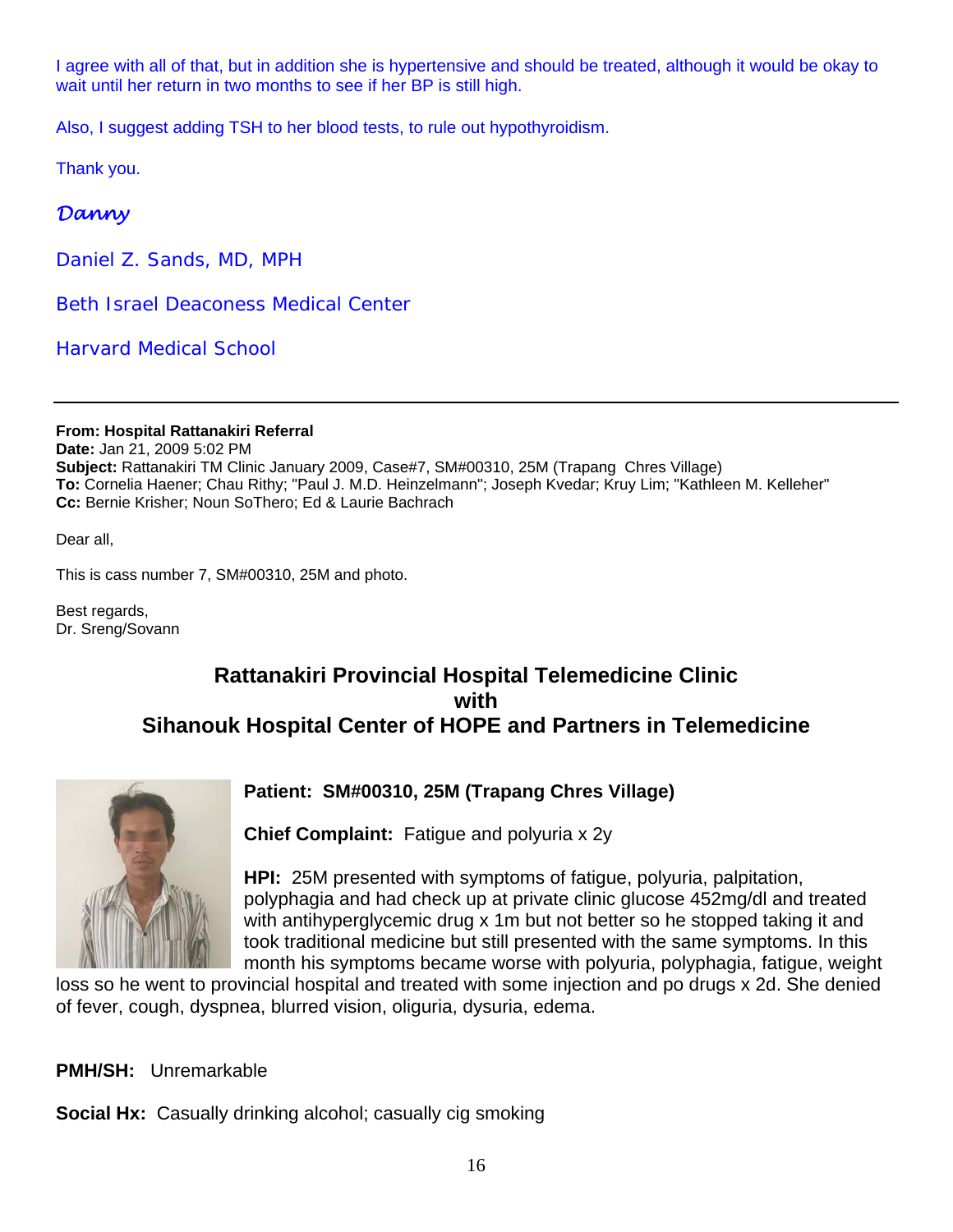## **Family Hx:** None

## **Medication:**

**Allergies:** NKDA

**ROS:** a mass about 3x5cm on right lateral neck, tender, no erythem, no trauma, no insect bite x 15d

**PE:** 

Vital Signs: BP: 95/73 P: 87 R: 20 T: 37<sup>°</sup>C **C Wt: 52kg** 

**General:** Look sick

**HEEN:** No oropharyngeal lesion, pink conjunctiva, right lateral neck mass about 3 x 5cm, tender on palpation, no erythema, smooth, regular border, no lymph node palpable

**Chest:** CTA bilaterally, no rales, no rhonchi; HRRR, no murmur; anterior and posterior chest rash, hyperpigmentation, and hypopigmentation, some scaly skin, no erythema, no vesicle, no pustule, no pruritus

**Abdomen:** Soft, no tender, no distension, (+) BS, no HSM, no scar

**Extremity/Skin:** No edema, no foot wound, (+) dorsalis pedis

**MS/Neuro:** MS+5/5, motor and sensory intact, DTRs+2/4, normal gait

**Lab/Studies:**  On January 20, 2009

RBS: high; U/A: gluc 4+

On January 21, 2009

RBS: 565mg/dl

 CXR and Neck mass x-ray pending RTV test pending for confirming ELISA

## **Assessment:**

- 1. DM
- 2. Right Lymphadenitis
- 3. Right lateral neck mass??
- 4. Tinea Versicolor

## **Plan:**

- 1. Glibenclamide 5mg 1t po bid
- 2. Naproxen 375mg 1t po bid prn pain
- 3. Clotrimazole 0.1% apply bid
- 4. Educate on diabetic diet, do regular exercise, foot care and hypoglycemia sign
- 5. Draw blood for CBC, Lyte, BUN, Creat, Glcu, HbA1C at SHCH





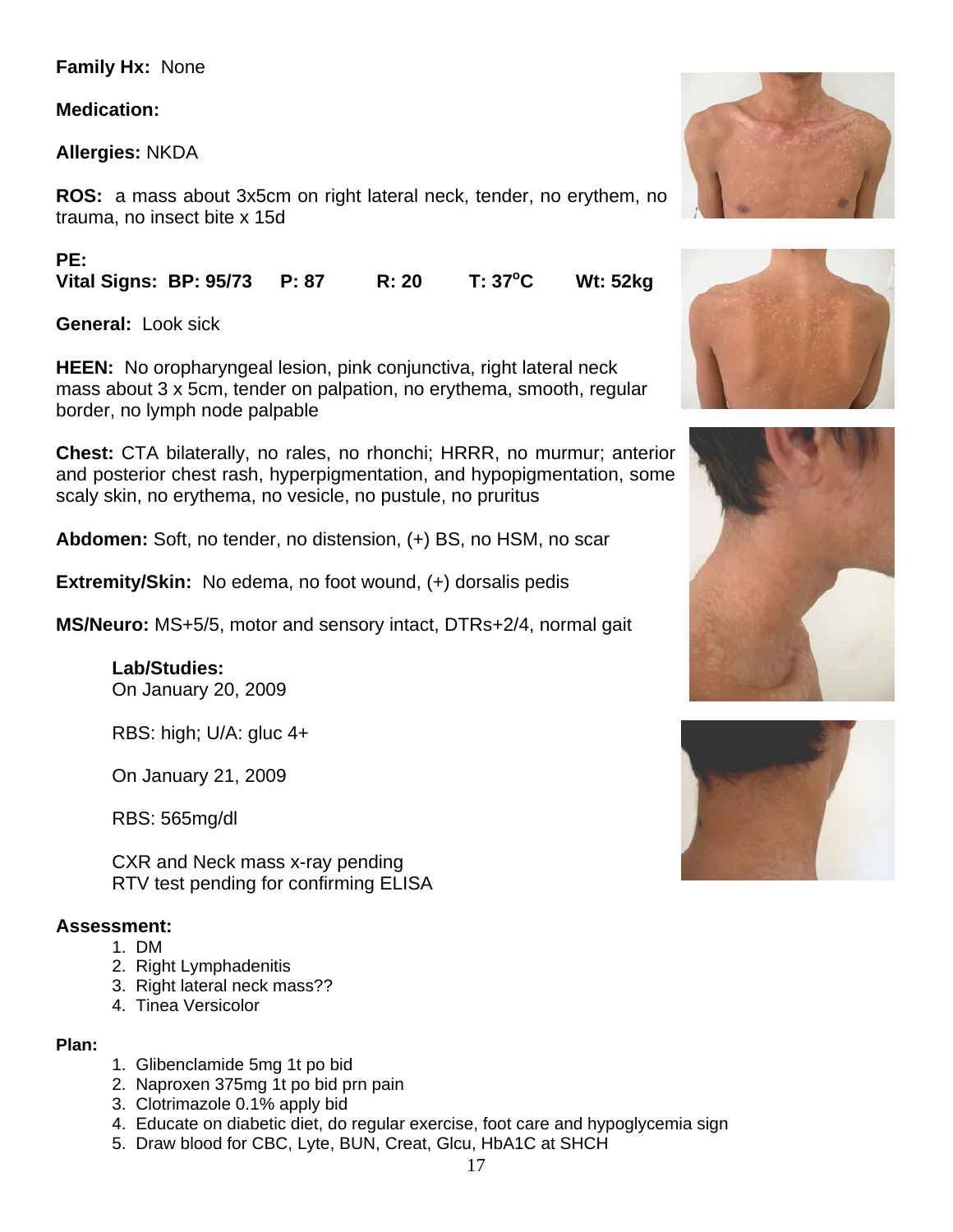## **Specific Comments/Questions for Consultants: Do you agree with my assessment and plan?**

## **Examined by: Nurse Sovann Peng Case Construent Canadian Date: January 21, 2009**

Please send all replies to kirihospital@gmail.com and cc: to tmed rithy@online.com.kh

*The information transmitted in this e-mail is intended only for the person or entity to which it is addressed and may contain confidential and/or privileged material. Any review, retransmission, dissemination or other use of or taking of any action in reliance upon, this information by persons or entities other than the intended recipient is prohibited. If you received this e-mail in error, please contact the sender and delete material from any computer.*

#### **From: Cornelia Haener**

**Date:** Jan 22, 2009 9:27 AM **Subject:** RE: Rattanakiri TM Clinic January 2009, Case#7, SM#00310, 25M (Trapang Chres Village) **To:** Hospital Rattanakiri Referral; Chau Rithy; "Paul J. M.D. Heinzelmann"; Joseph Kvedar; Kruy Lim; "Kathleen M. Kelleher" **Cc:** Bernie Krisher; Noun SoThero; Ed & Laurie Bachrach

Dear all,

Thanks for submitting this case.

I am only commenting on the lateral neck mass. I would like to add "Lateral brachial cyst" as differential diagnosis. An ultrasound might help further assessment of this neck mass.

Kind regards

Cornelia

#### **From: Barbesino, Giuseppe,M.D.**

**Date:** Jan 23, 2009 6:12 AM **Subject:** RE: Rattanakiri TM Clinic January 2009, Case#7, SM#00310, 25M (Trapang Chres Village) **To:** "Fiamma, Kathleen M." **Cc:** kirihospital@gmail.com, tmed\_rithy@online.com.kh

This young man presents with severe symptomatic hyperglycemia and a possible neck mass. He also has lateral neck mass. First his diabetes should be addressed. He should have full tests of blood electrolytes, liver function tests and blood and urine ketones. He should also have a blood gas analysis. I suspect he has type I diabetes mellitus and he is in immediate danger from ketoacidosis. He should be admitted to a hospital urgently and treated with IV and subcutaneous insulin if he has acidosis and ketosis. He should receive generous IV hydration and electrolyte replacement as dictated by his blood tests.

The nature of his neck mass cannot be determined. He should receive neck US followed by fine needle aspiration biopsy possibly with culture and acid-fast test, mycobacterium culture.

This is a very ill person, I do not think that oral hypoglycemic agents and outpatient treatment is sufficient.

#### **From: Hospital Rattanakiri Referral**

**Date:** Jan 21, 2009 5:11 PM **Subject:** Rattanakiri TM Clinic January 2009, Case#8, SH#00311, 57F (Dey Lo Village) **To:** Chau Rithy; "Paul J. M.D. Heinzelmann"; Cornelia Haener; "Kathleen M. Kelleher"; Joseph Kvedar; Kruy Lim **Cc:** Bernie Krisher; Noun SoThero; Ed & Laurie Bachrach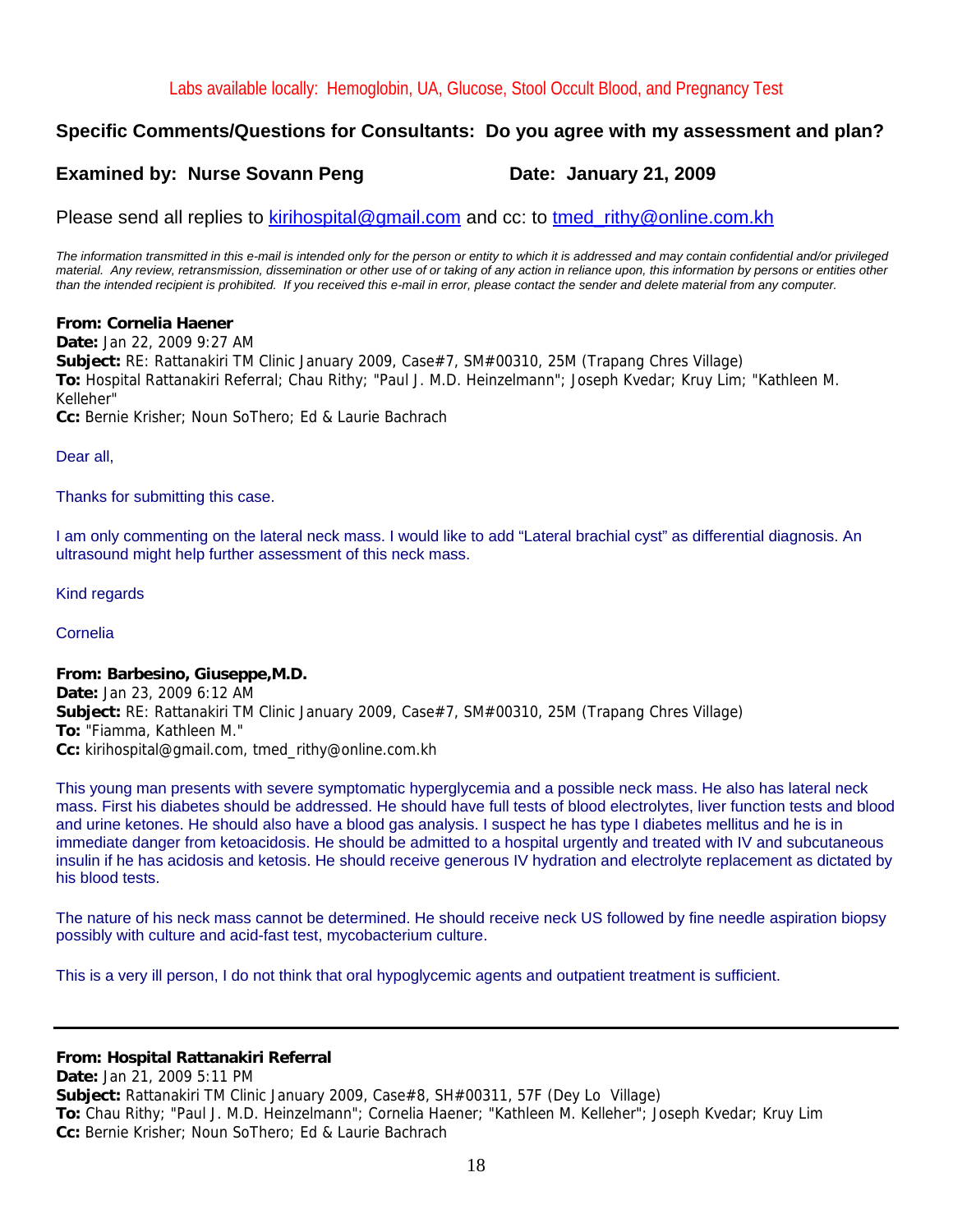Dear all,

This is the last case for Rattanakiri TM Clinic January 2009, Case number 8, SH#00311, 57F and photo. Please reply to the cases before Thursday afternoon, then the treatment plan can be made accordingly.

Thank you very much for your cooperation and support in this project.

Best regards, Dr. Sreng/Sovann

## **Rattanakiri Provincial Hospital Telemedicine Clinic with Sihanouk Hospital Center of HOPE and Partners in Telemedicine**



**Patient: SH#00311, 57F (Dey Lo Village)**

**Chief Complaint:** Palpitation and fatigue x 2y

**HPI:** 57F presented with symptoms of polyuria, fatigue, polyphagia, polydypsia, had checked urine at private clinic with gluc 4+, she only took traditional medicine during these 2y. She denied of fever, cough, chest pain, dyspnea, numbness/tingling, oliguria, dysuria, edema.

**PMH/SH:** Left clavicle fracture in 2006

**Social Hx:** No alcohol drinking; no cig smoking

**Family Hx:** None

**Medication:** 1. Traditional medicine

**Allergies:** NKDA

**ROS:** Unremarkable

#### **PE:**

**Vital Signs: BP: 121/86 P: 100 R: 20 T: 37o C Wt: 55kg** 

**General:** Look stable

**HEEN:** No oropharyngeal lesion, pink conjunctiva, Thyroid enlargement about 1x2cm, no tender, no erythema, regular border, no lymph node palpable, no JVD

**Chest:** CTA bilaterally, no rales, no rhonchi; HRRR, no murmur

**Abdomen:** Soft, no distension, (+) BS, no HSM, no scar

**Extremity/Skin:** No edema, no lesion, no foot wound, (+) dorsalis pedis pulse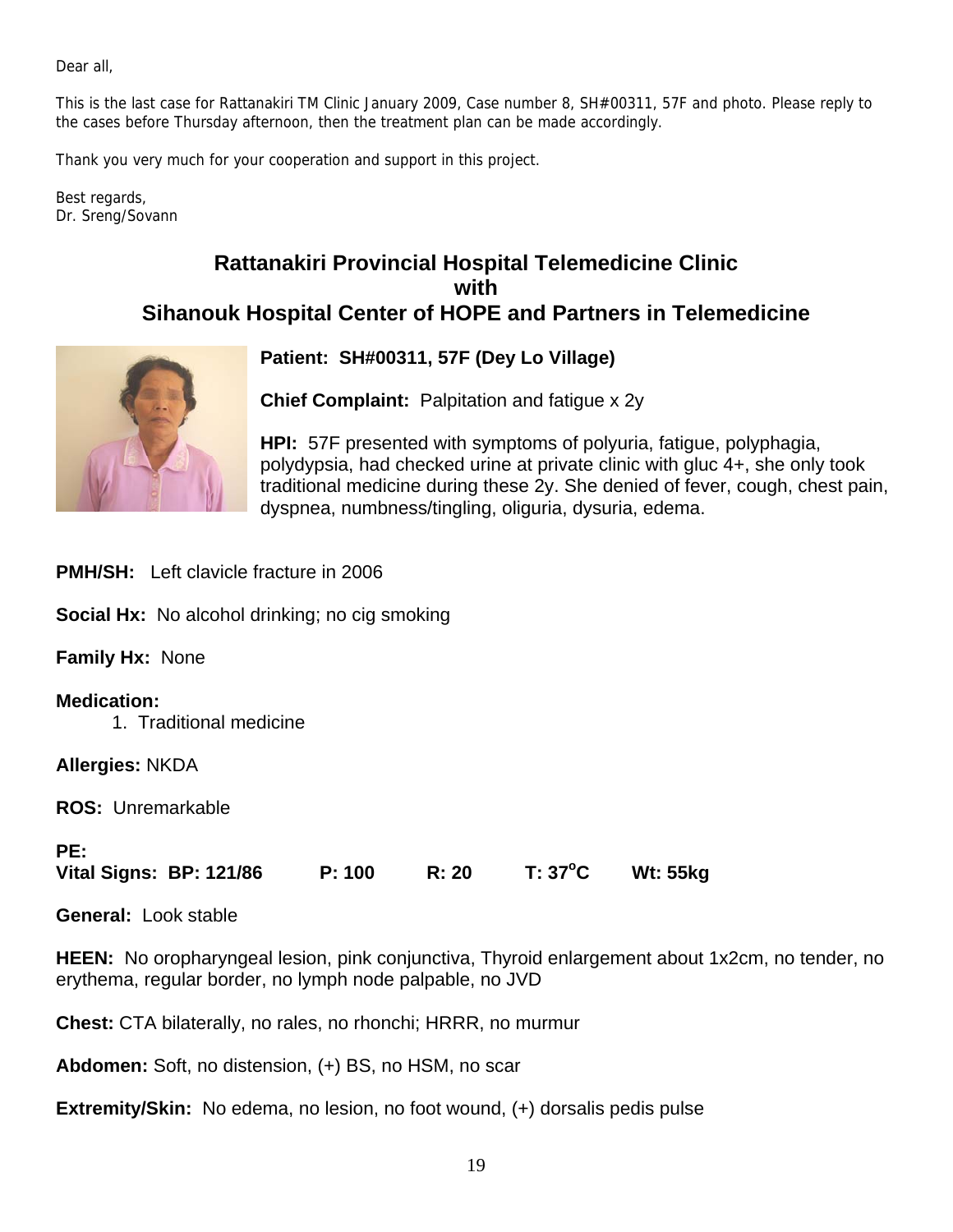## **Lab/Studies:**

On January 20, 2009

RBB: 337mg/dl; U/A gluc 4+

## **Assessment:**

- 1. DMII
- 2. Thyroid cyst?

## **Plan:**

- 1. Glibenclamide 5mg 1t po bid
- 2. Captopril 25mg 1/4t po qd
- 3. ASA 300mg 1/4t po qd
- 4. Educate on diabetic diet, do regular exercise and foot care
- 5. Draw blood for CBC, Lyte, BUN, Creat, Glcu, HbA1C, TSH at SHCH

Labs available locally: Hemoglobin, UA, Glucose, Stool Occult Blood, and Pregnancy Test

## **Specific Comments/Questions for Consultants: Do you agree with my assessment and plan?**

## **Examined by: Nurse Sovann Peng Line Communist Care: January 21, 2009**

Please send all replies to kirihospital@gmail.com and cc: to tmed rithy@online.com.kh

*The information transmitted in this e-mail is intended only for the person or entity to which it is addressed and may contain confidential and/or privileged material. Any review, retransmission, dissemination or other use of or taking of any action in reliance upon, this information by persons or entities other than the intended recipient is prohibited. If you received this e-mail in error, please contact the sender and delete material from any computer.*

## **From: Cornelia Haener**

**Date:** Jan 22, 2009 9:38 AM **Subject:** RE: Rattanakiri TM Clinic January 2009, Case#8, SH#00311, 57F (Dey Lo Village) **To:** Hospital Rattanakiri Referral; Chau Rithy; "Paul J. M.D. Heinzelmann"; "Kathleen M. Kelleher"; Joseph Kvedar; Kruy Lim

**Cc:** Bernie Krisher; Noun SoThero; Ed & Laurie Bachrach

Dear all,

Sorry for the confusion. I responded to this case in the wrong email trail.

Below my response for this case:

Thanks for submitting this case. I would like to comment on the goiter only. A thyroid ultrasound would show if it is a cystic goiter, multinodular goiter or a single node. Has the goiter grown very fast or slowly? A fast growing solitary nodule would be suspicious for a thyroid cancer. A slow growing goiter rather for an endemic goiter.

If ultrasound is not available, a good history might be best for primary assessment of the goiter. If it is an endemic goiter, she would only need treatment if the TSH is low.

Kind regards

## Cornelia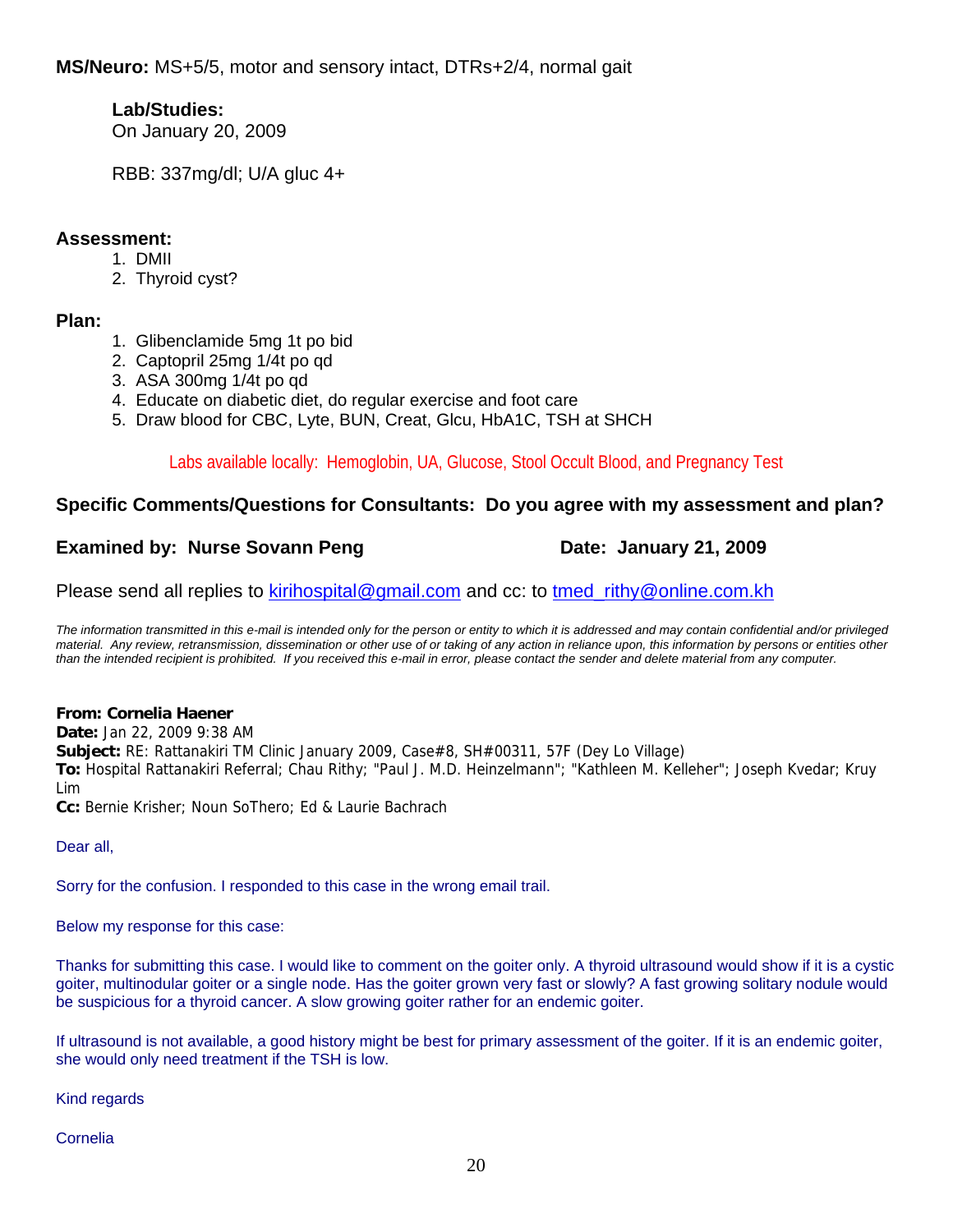#### **From: Barbesino, Giuseppe,M.D.**

**Date:** Jan 23, 2009 6:14 AM **Subject:** RE: Rattanakiri TM Clinic January 2009, Case#8, SH#00311, 57F (Dey Lo Village) **To:** "Fiamma, Kathleen M." **Cc:** kirihospital@gmail.com, tmed\_rithy@online.com.kh

I agree with the management of this lady likely with type 2 diabetes mellitus. She should have a neck ultrasound for her neck mass.

#### **From: Hospital Rattanakiri Referral**

**Date:** Jan 22, 2009 9:37 AM **Subject:** Rattanakiri TM Clinic January 2009 **To:** "Kathleen M. Kelleher" <kfiamma@partners.org>, "Paul J. M.D. Heinzelmann" <pheinzelmann@partners.org>

Dear Kathy and Paul,

We have not received any reply for this month TM clinic for Rattanakiri. Is any of your physicians available to answer this time? Please us know whether physicians on your side will be able to contribute during this month clinic.

We appreciate your input into all the cases sent and information provided thus far helped us tremendously in providing better management of the patients.

Hope to hear from you soon.

Best Regards, Rithy **From: Fiamma, Kathleen M. Date:** Jan 22, 2009 8:37 PM **Subject:** Rattanakiri TM Clinic January 2009 **To:** Hospital Rattanakiri Referral; "Heinzelmann, Paul J.,M.D."

#### Hello Rithy:

I am so sorry about this lapse in service. I moved the cases into another file on my computer because my email would not work because I ran out of space and I completely forgot to triage the cases.

I am sending them to our doctors right now and will get all of the cases answered.

I am terribly sorry about this.

Best,

Kathy Fiamma 617-726-1051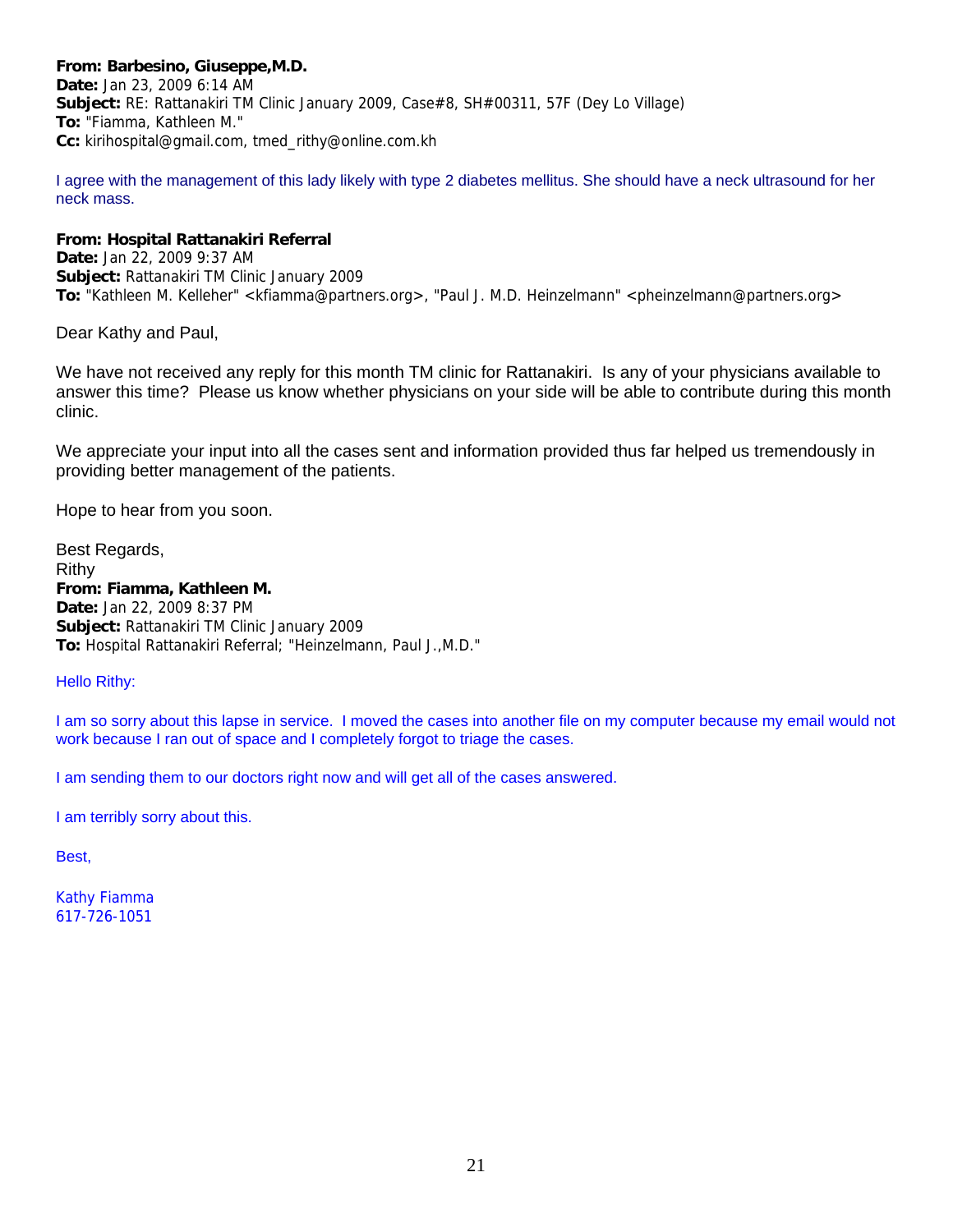# **Thursday, January 22, 2009**

# **Follow-up Report for Rattanakiri TM Clinic**

There were 8 new patients seen during this month TM clinic at Rattanakiri Referral Hospital (RRH). The data of 8 cases was transmitted and received replies from both Phnom Penh and Boston, other 18 patients came for follow up and refill medication and 10 patients seen by PA Rithy for minor problems without sending data. Per advice sent by Partners in Boston and Phnom Penh Sihanouk Hospital Center of HOPE as well as advices from PA Rithy on site, the following patients were managed and treated per local staff:

[Please note that in general the practice of dispensing medications at RRH for all patients is usually limited to a maximum of 7 days treatment with expectation of patients to return for another week of supplies if needed be. This practice allows clinicians to monitor patient compliance to taking medications and to follow up on drug side effects, changing of medications, new arising symptoms especially in patients who live away from the town of Banlung and/or illiterate. Nearly all medications and some lab tests not available/done at RRH are provided by SHCH to TM patients at no cost]

## **Treatment Plan for Rattanakiri TM Clinic January 2009**

#### **1. KS#00304, 44F (Village IV)**

#### **Diagnosis:**

1. DMII

#### **Treatment:**

- 1. Metformin 500mg 2t po qhs (buy)
- 2. Captopril 25mg 1/4t po qd #15
- 3. ASA 300mg 1/4t po qd #15
- 4. Educate on diabetic diet, do regular exercise and foot care
- 5. Draw blood for CBC, Lyte, BUN, Creat, Glcu, HbA1C at SHCH

#### **Lab result on January 23, 2009**

|     | WBC<br>$= 8.2$       |          | $[4 - 11 \times 10^9/L]$ |   | Na            | $=140$   | $[135 - 145]$ |
|-----|----------------------|----------|--------------------------|---|---------------|----------|---------------|
|     | RBC                  | $= 5.14$ | $[3.9 - 5.5x10^{12}/L]$  | K |               | $=4.3$   | $[3.5 - 5.0]$ |
| Hb  | $=13.9$              |          | $[12.0 - 15.0g/dL]$      |   | СI            | $=106$   | $[95 - 110]$  |
| Ht  | $=42$                |          | $[35 - 47\%]$            |   | <b>BUN</b>    | $= 3.6$  | $[0.8 - 3.9]$ |
|     | <b>MCV</b><br>$= 83$ |          | $[80 - 100$ fl]          |   | Creat         | $= 91$   | $[44 - 80]$   |
|     | MCH<br>$=27$         |          | $[25 - 35pg]$            |   | Gluc          | $= 14.5$ | $[4.2 - 6.4]$ |
|     | $MHCH = 33$          |          | $[30 - 37\%]$            |   | HbA1C $=$ 9.5 |          | $[4 - 6]$     |
| Plt | $= 249$              |          | $[150 - 450x10^9/L]$     |   |               |          |               |
|     | $= 2.6$<br>Lym       |          | $[1.0 - 4.0x10^9/L]$     |   |               |          |               |

## **2. SS#00305, 57F (Village IV)**

#### **Diagnosis:**

- 1. DMII
- 2. HTN

#### **Treatment:**

- 1. Glibenclamide 5mg 1 po bid qhs (buy)
- 2. Captopril 1/2t po bid #60
- 3. ASA 300mg 1/4t po qd #15
- 4. Educate on diabetic diet, do regular exercise and foot care
- 5. Draw blood for CBC, Lyte, BUN, Creat, Glcu, HbA1C at SHCH

#### **Lab result on January 23, 2009**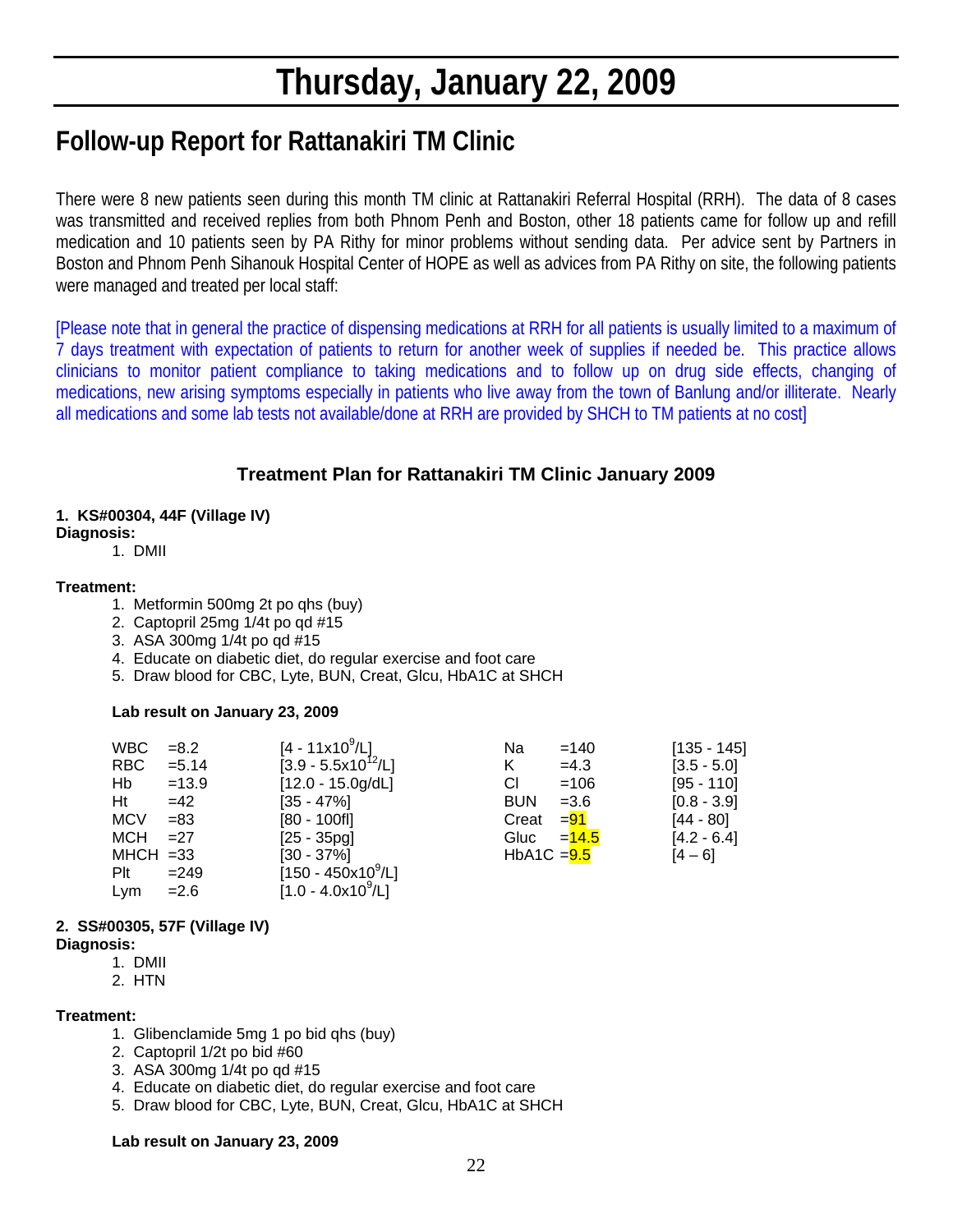| WBC         | $= 6.4$  | $[4 - 11x10^9/L]$       |                      |               |
|-------------|----------|-------------------------|----------------------|---------------|
| <b>RBC</b>  | $= 6.14$ | $[3.9 - 5.5x10^{12}/L]$ |                      |               |
| Hb          | $= 10.9$ | $[12.0 - 15.0g/dL]$     |                      |               |
| Ht          | $=36$    | [35 - 47%]              | <b>BUN</b><br>$=1.8$ | $[0.8 - 3.9]$ |
| <b>MCV</b>  | $=$ 58   | [80 - 100fl]            | Creat<br>$=63$       | $[44 - 80]$   |
| <b>MCH</b>  | $= 18$   | $[25 - 35pq]$           | Gluc<br>$=14.9$      | $[4.2 - 6.4]$ |
| $MHCH = 31$ |          | [30 - 37%]              | $HbA1C = 4.9$        | $[4 - 6]$     |
| Plt         | $= 260$  | $[150 - 450x10^9/L]$    |                      |               |
| Lym         | $=2.5$   | $[1.0 - 4.0x10^9/L]$    |                      |               |
| Mxd         | $=1.5$   | $[0.1 - 1.0x10^9/L]$    |                      |               |
| <b>Neut</b> | $=2.4$   | $[1.8 - 7.5x10^9/L]$    |                      |               |

| BUN                       | $=1.8$ | $[0.8 - 3.9]$ |
|---------------------------|--------|---------------|
| Creat                     | $=63$  | [44 - 80]     |
| Gluc $=$ $\frac{14.9}{ }$ |        | $[4.2 - 6.4]$ |
| $HbA1C = 4.9$             |        | [4 - 6]       |

## **3. NV#00306, 25M (Thmey Village)**

**Diagnosis:** 

1. DM

#### **Treatment:**

- 1. Glibenclamide 5mg 2t po bid #240
- 2. Captopril 1/4t po qd #15
- 3. ASA 300mg 1/4t po qd #15
- 4. Educate on diabetic diet, do regular exercise, foot care and hypoglycemia sign
- 5. Draw blood for CBC, Lyte, BUN, Creat, Glcu, HbA1C at SHCH

#### **Lab result on January 23, 2009**

| <b>WBC</b>  | $= 6.6$     | $[4 - 11 \times 10^9/L]$           |                      |               |
|-------------|-------------|------------------------------------|----------------------|---------------|
| <b>RBC</b>  | $= 5.71$    | $[4.6 - 6.0x10^{12}/L]$            |                      |               |
| Hb          | $=16.0$     | $[14.0 - 16.0g/dL]$                |                      |               |
| Ht          | $=47$       | $[42 - 52%]$                       | <b>BUN</b><br>$=2.2$ | $[0.8 - 3.9]$ |
| <b>MCV</b>  | $= 82$      | $[80 - 100f]$                      | $=102$<br>Creat      | $[53 - 97]$   |
| <b>MCH</b>  | $= 28$      | $[25 - 35pg]$                      | Gluc<br>$= 24.6$     | $[4.2 - 6.4]$ |
|             | $MHCH = 34$ | $[30 - 37\%]$                      | HbA1C $=$ 18.1       | [4 – 6]       |
| Plt         | $=195$      | $[150 - 450 \times 10^9/\text{L}]$ |                      |               |
| Lym         | $=2.0$      | $[1.0 - 4.0x10^9/L]$               |                      |               |
| Mxd         | $=1.1$      | $[0.1 - 1.0x10^9/L]$               |                      |               |
| <b>Neut</b> | $=3.5$      | $[1.8 - 7.5x10^9/L]$               |                      |               |

#### **4. CS#00307, 25F (Village III)**

#### **Diagnosis:**

1. Grand mal seizure

#### **Treatment:**

- 1. Carbamazepine 200mg 1t po qd (buy)
- 2. Draw blood for CBC, Lyte, BUN, Creat, Gluc, LFT at SHCH

#### **Lab result on January 23, 2009**

|    | <b>WBC</b>  | $= 8.0$ | [4 - 11x10 <sup>9</sup> /L]    | Na          | $=141$ | $[135 - 145]$ |
|----|-------------|---------|--------------------------------|-------------|--------|---------------|
|    | <b>RBC</b>  | $= 5.2$ | $[3.9 - 5.5x10^{12}/L]$        | Κ           | $=4.1$ | $[3.5 - 5.0]$ |
|    | Hb          | $=13.6$ | $[12.0 - 15.0g/dL]$            | <b>CI</b>   | $=109$ | $[95 - 110]$  |
| Ht |             | $=44$   | [35 - 47%]                     | <b>BUN</b>  | $=2.2$ | $[0.8 - 3.9]$ |
|    | <b>MCV</b>  | $= 86$  | [80 - 100fl]                   | Creat       | $=79$  | [44 - 80]     |
|    | MCH         | $= 26$  | $[25 - 35pg]$                  | Gluc        | $=4.5$ | $[4.2 - 6.4]$ |
|    | $MHCH = 31$ |         | [30 - 37%]                     | $SGOT = 25$ |        | [<31]         |
|    | Plt         | $=300$  | [150 - 450x10 <sup>9</sup> /L] | $SGPT = 33$ |        | $[<32]$       |
|    | Lym         | $=2.7$  | $[1.0 - 4.0x109/L]$            |             |        |               |
|    | Mxd         | $=0.7$  | $[0.1 - 1.0x10^9/L]$           |             |        |               |
|    | <b>Neut</b> | $=4.6$  | $[1.8 - 7.5x10^9/L]$           |             |        |               |

**5. SB#00308, 16M (Thmey Village)**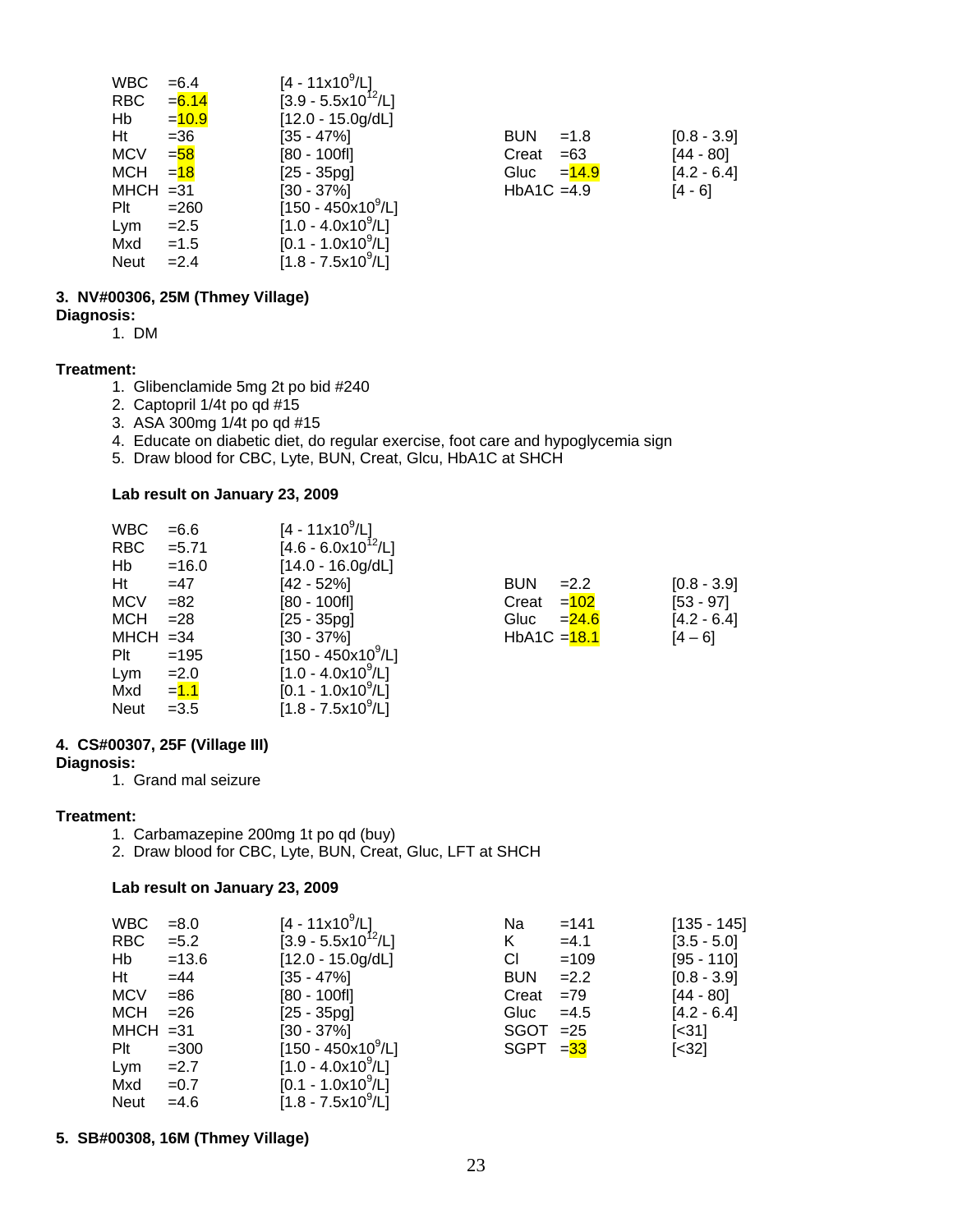#### **Diagnosis:**

- 1. Left shoulder osteosarcoma
- 2. Left shoulder osteomyelitis
- 3. Anemia

#### **Treatment:**

- 1. Comtrimoxazole 480mg 1t po bid x 2m
- 2. Metronidazole 250mg 2t po bid x 2m
- 3. Naproxen 375mg 1t po bid prn #50
- 4. FeSO4/Folate 200/0.25mg 1t po bid # 120
- 5. MTV 1t po qd (60)
- 6. Draw blood for CBC, Lyte, BUN, Creat, Gluc, ESR, peripheral smear at SHCH

#### **Lab result on January 23, 2009**

| WBC                  | $=4.3$  | $[4 - 11 \times 10^9/L]$           | Na         | $=138$  | $[135 - 145]$ |
|----------------------|---------|------------------------------------|------------|---------|---------------|
| <b>RBC</b>           | $= 2.2$ | $[4.6 - 6.0x10^{12}/L]$            | Κ          | $=3.9$  | $[3.5 - 5.0]$ |
| Hb                   | $= 3.5$ | $[14.0 - 16.0g/dL]$                | СI         | $=107$  | $[95 - 110]$  |
| Ht                   | $= 14$  | $[42 - 52%]$                       | <b>BUN</b> | $= 0.6$ | $[0.8 - 3.9]$ |
| <b>MCV</b>           | $= 65$  | $[80 - 100$ fl]                    | Creat      | $=62$   | $[53 - 97]$   |
| <b>MCH</b>           | $= 16$  | $[25 - 35pg]$                      | Gluc       | $= 5.9$ | $[4.2 - 6.4]$ |
| MHCH $=\frac{25}{2}$ |         | $[30 - 37\%]$                      |            |         |               |
| Plt                  | $=270$  | $[150 - 450 \times 10^9/\text{L}]$ |            |         |               |
| Lym                  | $=1.0$  | $[1.0 - 4.0x10^9/L]$               |            |         |               |
| Mxd                  | $=0.5$  | $[0.1 - 1.0x10^9/L]$               |            |         |               |
| <b>Neut</b>          | $=2.8$  | $[1.8 - 7.5x10^9/L]$               |            |         |               |

#### **RBC morphology**

| Elliptocyte         | l +  |            |
|---------------------|------|------------|
| Poikilocytosis      | $1+$ |            |
| Microcyte           | $+$  |            |
| Hypochromic         | 2+   |            |
| <b>RSR</b><br>$=25$ |      | $[0 - 15]$ |

#### **6. TN#00309, 64 F (Village VI)**

**Diagnosis:** 1. DMII

#### **Treatment:**

- 1. Glibenclamide 5mg 1tb bid for 2months #120
- 2. Fenofibrate 100mg 1tb qd for 2months (buy)
- 3. Draw blood for CBC, Lyte, BUN, Creat, Gluc, Tot chole, TG and HbA1C at SHCH

#### **Lab result on January 23, 2009**

| <b>WBC</b>  | $= 6.7$  | $[4 - 11 \times 10^9/L]$ | Na             | $=141$   | $[135 - 145]$         |
|-------------|----------|--------------------------|----------------|----------|-----------------------|
| RBC         | $= 3.71$ | $[3.9 - 5.5x10^{12}/L]$  | K              | $= 3.6$  | $[3.5 - 5.0]$         |
| Hb          | $=11.1$  | $[12.0 - 15.0g/dL]$      | СI             | $=104$   | $[95 - 110]$          |
| Ht          | $=35$    | $[35 - 47\%]$            | <b>BUN</b>     | $=2.1$   | $[0.8 - 3.9]$         |
| <b>MCV</b>  | $= 93$   | $[80 - 100$ fl]          | Creat          | $= 87$   | $[44 - 80]$           |
| MCH         | $=30$    | $[25 - 35pq]$            | Gluc           | $= 15.4$ | $[4.2 - 6.4]$         |
| $MHCH = 32$ |          | $[30 - 37\%]$            | T. Chol $=7.4$ |          | $\left[ <5.7 \right]$ |
| Plt         | $=332$   | $[150 - 450x10^9/L]$     | TG.            | $= 6.6$  | $[-1.71]$             |
| Lym         | $=1.8$   | $[1.0 - 4.0x109/L]$      | $HbA1C = 17.1$ |          | $[4 - 6]$             |

#### **7. SM#00310, 25M (Trapang Chres Village) Diagnosis:**

- 1. DM
- 2. Right Lymphadenitis (TB)
- 3. Right lateral brachial cyst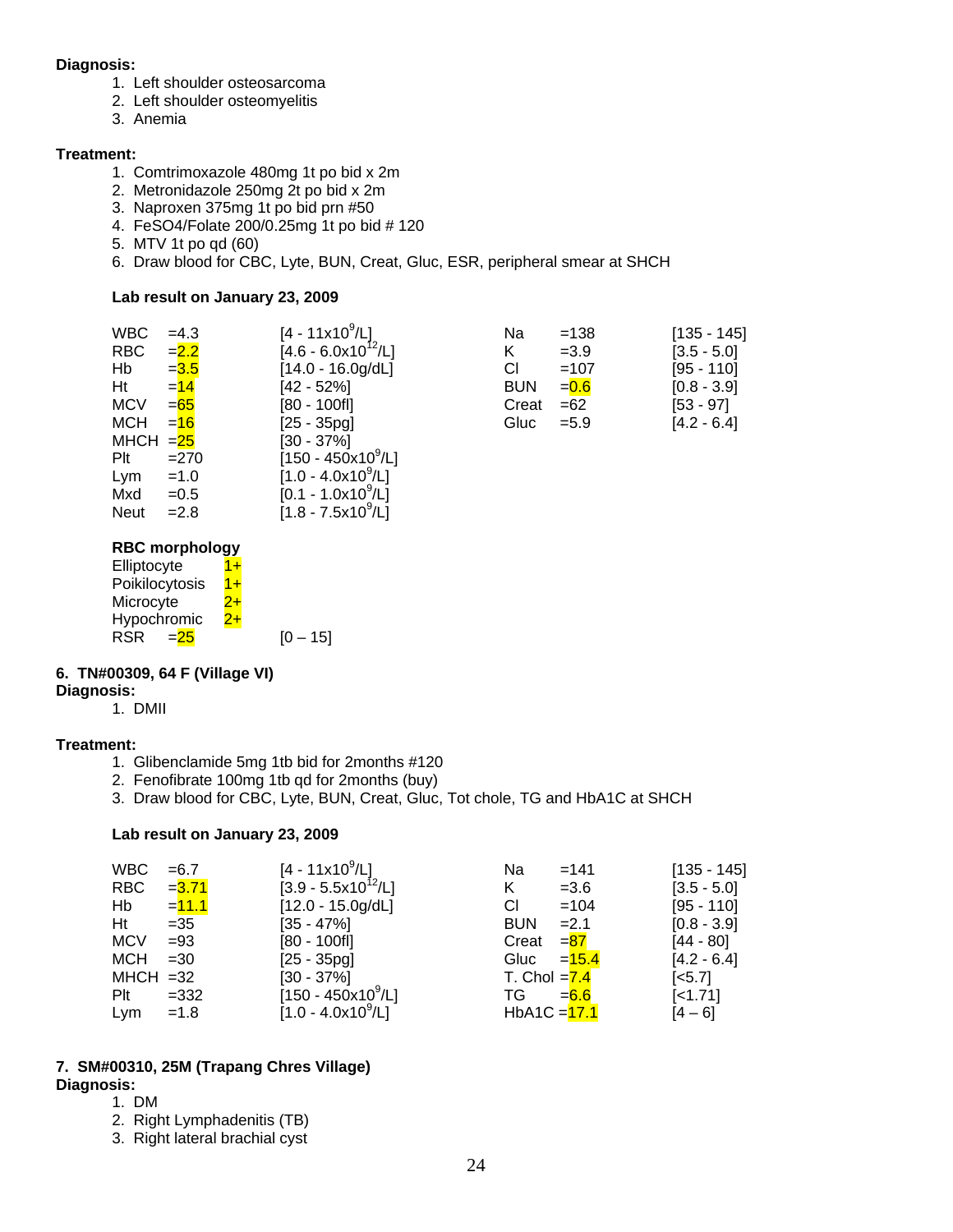#### 4. Tinea Versicolor

#### **Treatment:**

- 1. Glibenclamide 5mg 1t po bid #120
- 2. Captopril 1/4t po qd # 15
- 3. ASA 300mg 1/4t po qd #15
- 4. Naproxen 375mg 1t po bid prn pain #20
- 5. Clotrimazole 0.1% apply bid #1
- 6. Do AFB Sputum smears
- 7. Educate on diabetic diet, do regular exercise, foot care and hypoglycemia sign
- 8. Draw blood for CBC, Lyte, BUN, Creat, Glcu, HbA1C, ELISA at SHCH

#### **Lab result on January 23, 2009**

| <b>WBC</b>  | $=4.4$   | $[4 - 11 \times 10^9 / L]$ | Na             | $= 132$  | $[135 - 145]$   |
|-------------|----------|----------------------------|----------------|----------|-----------------|
| RBC         | $= 4.5$  | $[4.6 - 6.0x10^{12}/L]$    | K              | $=3.8$   | $[3.5 - 5.0]$   |
| Hb          | $= 13.0$ | $[14.0 - 16.0g/dL]$        | СI             | $=99$    | $[95 - 110]$    |
| Ht          | $= 38$   | $[42 - 52%]$               | <b>BUN</b>     | $=1.6$   | $[0.8 - 3.9]$   |
| <b>MCV</b>  | $= 85$   | $[80 - 100f]$              | Creat          | $= 89$   | $[53 - 97]$     |
| <b>MCH</b>  | $=30$    | $[25 - 35pq]$              | Gluc           | $= 25.2$ | $[4.2 - 6.4]$   |
| $MHCH = 34$ |          | $[30 - 37\%]$              | HbA1C $=$ 17.3 |          | $[4 - 6]$       |
| Plt         | $=227$   | $[150 - 450x10^9/L]$       | <b>TSH</b>     | $=0.84$  | $[0.49 - 4.67]$ |
| Lym         | $=1.9$   | $[1.0 - 4.0x10^9/L]$       |                |          |                 |

#### **8. SH#00311, 57F (Dey Lo Village)**

- **Diagnosis:** 
	- 1. DMII
	- 2. Thyroid cyst?

#### **Treatment:**

- 1. Glibenclamide 5mg 1t po bid #120
- 2. Captopril 25mg 1/4t po qd #15
- 3. ASA 300mg 1/4t po qd #15
- 4. Educate on diabetic diet, do regular exercise and foot care
- 5. Draw blood for CBC, Lyte, BUN, Creat, Glcu, HbA1C, TSH at SHCH

#### **Lab result on January 23, 2009**

| <b>WBC</b>  | $= 5.4$ | [4 - 11x10 <sup>9</sup> /L]    | Na             | $=138$  | $[135 - 145]$ |
|-------------|---------|--------------------------------|----------------|---------|---------------|
| <b>RBC</b>  | $=4.9$  | $[3.9 - 5.5x10^{12}/L]$        | K              | $=4.4$  | $[3.5 - 5.0]$ |
| Hb          | $=12.3$ | $[12.0 - 15.0g/dL]$            | СI             | $=105$  | $[95 - 110]$  |
| Ht          | $=41$   | $[35 - 47\%]$                  | <b>BUN</b>     | $=1.7$  | $[0.8 - 3.9]$ |
| <b>MCV</b>  | $= 83$  | [80 - 100fl]                   | Creat          | $=70$   | $[44 - 80]$   |
| <b>MCH</b>  | $=25$   | $[25 - 35pq]$                  | Gluc           | $=14.3$ | $[4.2 - 6.4]$ |
| $MHCH = 30$ |         | [30 - 37%]                     | HbA1C $=$ 16.5 |         | $[4 - 6]$     |
| Plt         | $=221$  | [150 - 450x10 <sup>9</sup> /L] |                |         |               |
| Lym         | $= 2.6$ | $[1.0 - 4.0x10^9/L]$           |                |         |               |
| Mxd         | $=0.6$  | $[0.1 - 1.0x10^9/L]$           |                |         |               |
| <b>Neut</b> | $=2.2$  | $[1.8 - 7.5x10^9/L]$           |                |         |               |

## **Patient who come for follow up and refill medication**

#### **1. NH#00010, 53F (Village III)**

#### **Diagnosis:**

- 1. HTN
- 2. DMII
- 3. LVH
- 4. VHD (AR/AS??)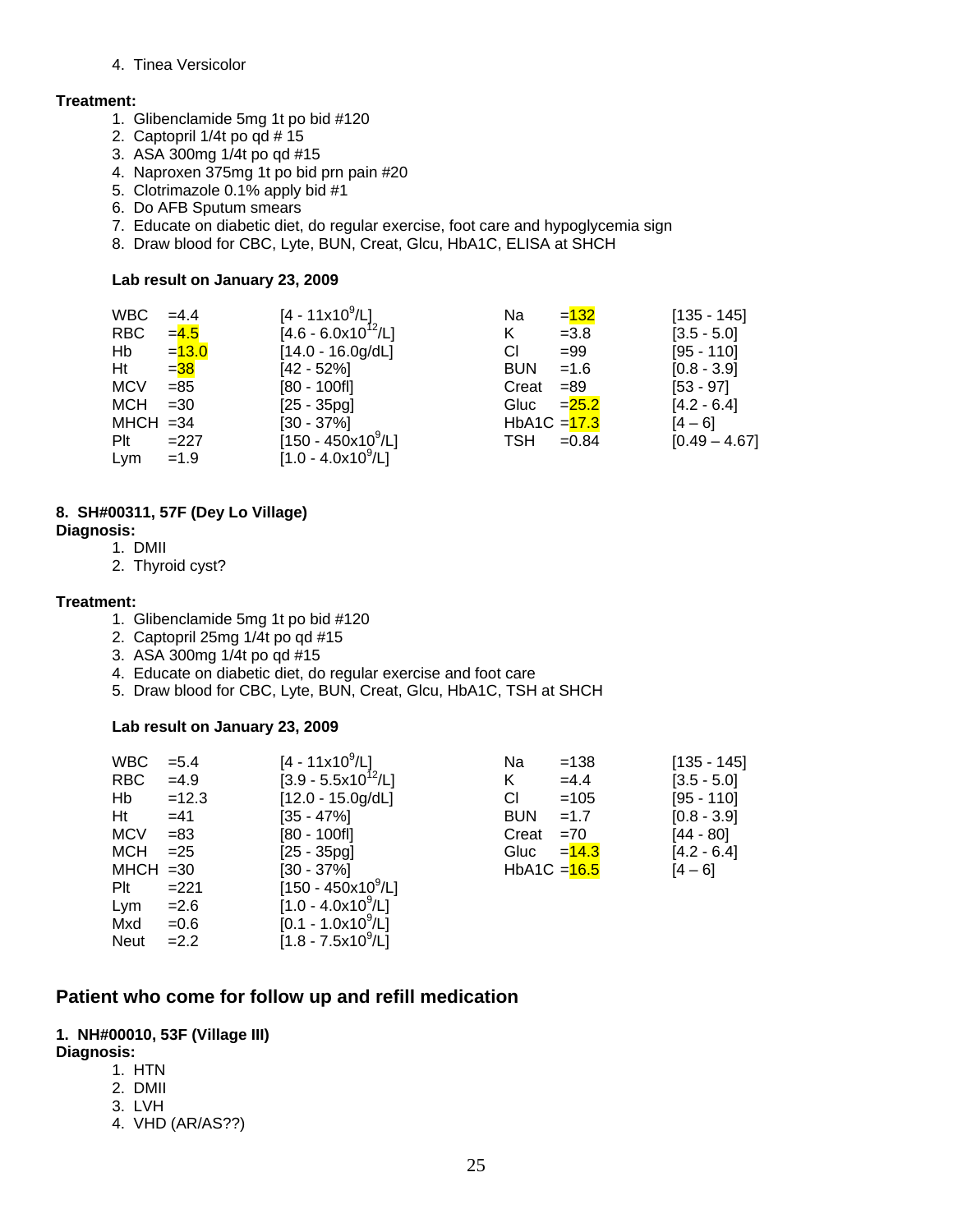#### **Treatment:**

- 1. Atenolol 50mg 1t po bid (#200)
- 2. Chlorpropramide 1t po bid (buy)
- 3. ASA 300mg 1/4t po qd (#25)
- 4. Captopril 25mg 11/2t po tid (#300)
- 5. HCTZ 50mg 1t po qd (#buy)

#### **2. SP#00081, 54F (Village III)**

## **Diagnosis:**

- 1. HTN
- 2. DMII

#### **Treatment:**

- 1. Glibenclamide 5mg 1t po qAM for one month (#100)
- 2. Metformin 500mg 2t po qhs for one month (#200)
- 3. Captopril 25mg 1/2t po bid for one month (#50)
- 4. ASA 300mg ¼t po qd for one month (#25)

#### **3. PS#00149, 26F (Village I)**

#### **Diagnosis:**

1. Euthyroid Goiter

#### **Treatment:**

1. Carbimazole 5mg 1t po qd (#100)

## **4. OT#00155, 45F (Bor Keo)**

#### **Diagnosis:**

- 1. HTN
- 2. DMII

#### **Treatment:**

- 1. Metformin 500mg 2t qAM, 3t qPM (#500)
- 2. Glibenclamide 5mg 2t po bid (#400)
- 3. Captopril 25mg 1/2t po bid (#100)
- 4. ASA 300mg ¼t po qd (#25)
- 5. Amitriptylin 25mg ½t po qhs (#50)
- 6. Draw blood for Lyte, Creat, Gluc and HbA1C at SHCH

#### **Lab result on January 23, 2009**

| Na             | $=138$   | $[135 - 145]$ |
|----------------|----------|---------------|
| ĸ.             | $=4.6$   | $[3.5 - 5.0]$ |
| CL.            | $=104$   | $[95 - 110]$  |
| Creat          | $=67$    | $[44 - 80]$   |
| Gluc           | $= 16.9$ | $[4.2 - 6.4]$ |
| HbA1C = $14.0$ |          | $[4 - 6]$     |

#### **5. YM#00189, 16F (Village III)**

**Diagnosis:** 

1. Asthma

#### **Treatment:**

1. Salbutamol Inhaler 2puffs bid prn (#2)

#### **6. PN#00229, 45F (Village VI)**

- **Diagnosis:**
	- 1. DMII

## **Treatment:**

- 1. Chlorpropramide 250mg 1t po bid (buy)
- 2. Metformin 500mg 1t po qhs (#100tab)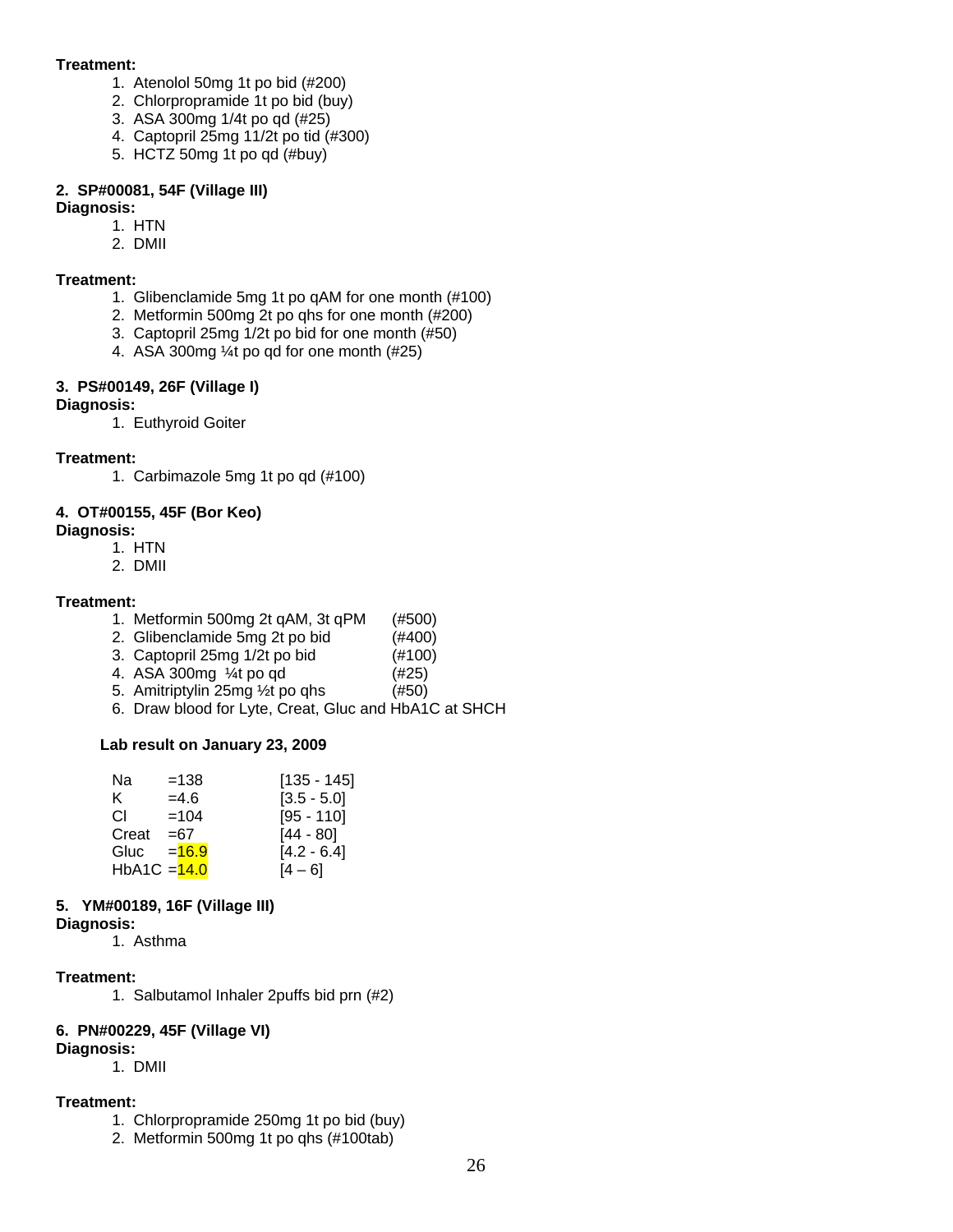- 3. ASA 300mg  $\frac{1}{4}$ t po qd (#25tab)
- 4. Draw blood for Gluc and HbA1C at SHCH

#### **Lab result on January 23, 2009**

| Gluc $= 8.3$  | $[4.2 - 6.4]$ |
|---------------|---------------|
| $HbA1C = 8.5$ | $[4 - 6]$     |

#### **7. OH#00230, 59F (Village III) Diagnosis:**

- 1. Euthyroid
- 2. HTN

#### **Treatment:**

- 1. HCTZ 12.5mg 2t po qd (#200)
- 2. Captopril 25mg 1/2t po bid (#100)

#### **8. KK#00231, 45F (Village I)**

#### **Diagnosis:**

1. DMII

#### **Treatment:**

- 1. Chlorpropramide 250mg 1t po bid (buy)
- 2. Metformin 500mg 2t po qhs (#200)
- 3. Captopril 25mg 1/4t po qd (#25)
- 4. ASA 300mg 1/4t po qd (#25)

#### **9. SV#00256, 43M (Village I)**

**Diagnosis:**

1. DMII

#### **Treatment:**

- 1. Glibenclamide 5mg 2t po qd (buy)
- 2. Metformin 500mg 2t po bid (#400)

#### **10. KC#00260, 44F (Village V)**

#### **Diagnosis:**

1. DMII

#### **Treatment:**

- 1. Metformin 500mg 1t po qhs (#100tab)
- 2. Glibenclamide 5mg 1t po qd (buy)
- 3. Draw blood for Gluc and HbA1C at SHCH

#### **Lab result on January 23, 2009**

| Gluc $=5.3$   | $[4.2 - 6.4]$ |
|---------------|---------------|
| $HbA1C = 5.7$ | $[4 - 6]$     |

#### **11. TV#00267, 55F (Village II) Diagnosis:**

1. DMII

#### **Treatment:**

- 1. Metformin 500mg 2t po bid (#400)
- 2. Glibenclamdie 5mg 1t po qd (#100)
- 3. Captopril 25mg 1/4t po bid (buy)
- 4. ASA 300mg 1/4t po qd (#25)

#### **12. VC#00268, 66M (Bey Srok Village) Diagnosis:**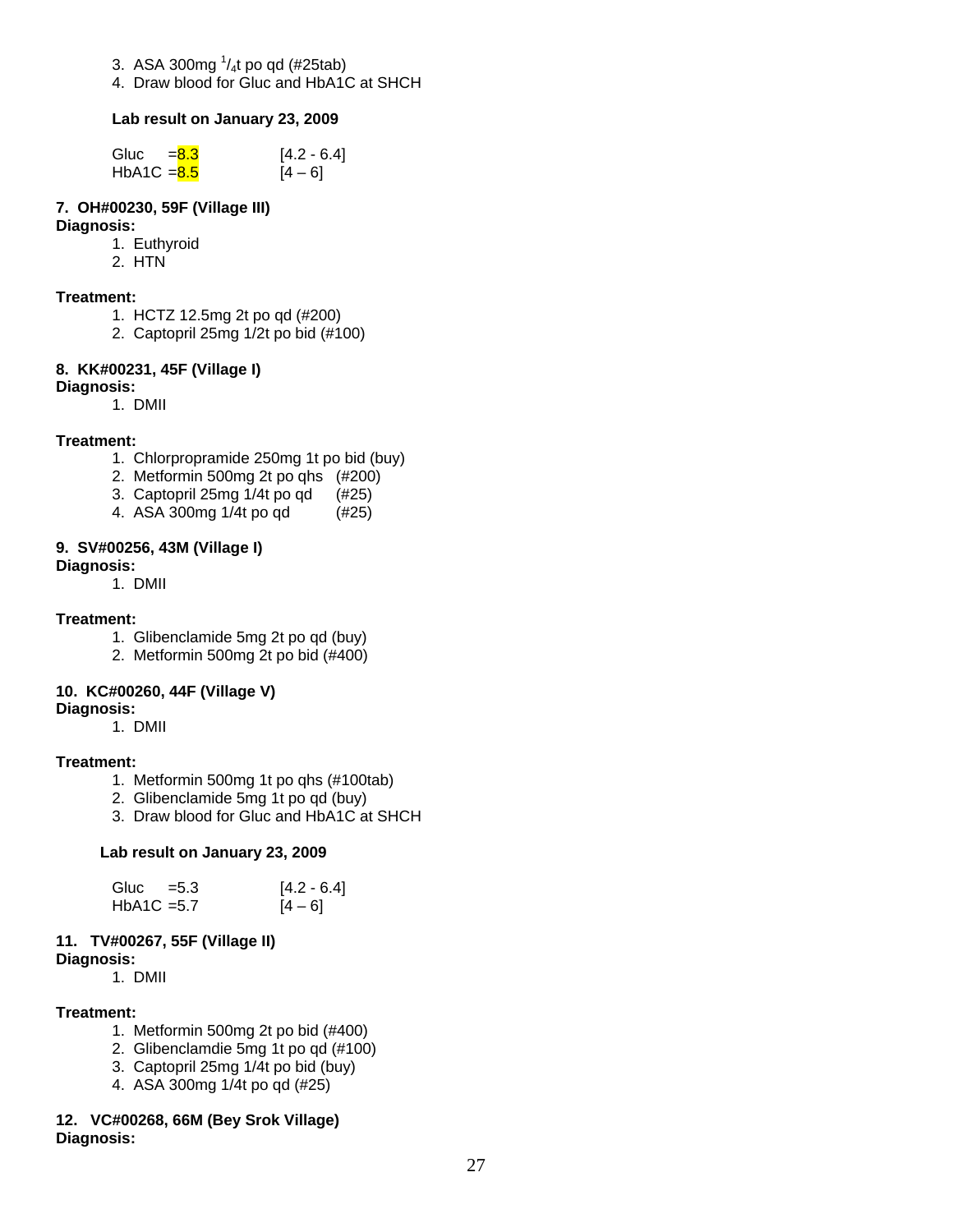#### 1. DMII

#### **Treatment:**

- 1. Metformin 500mg 2t po bid (#400tab)
- 2. Glibenclamide 5mg 2t po bid (#buy)
- 3. Captopril 25mg 1/4t po qd (#25tab)
- 4. ASA 300mg 1/4t po qd (#25tab)

#### **13. OS#00282, 43M (Village III)**

#### **Diagnosis:**

1. HTN

#### **Treatment:**

1. Nifedipine 20mg 1t po qd

## **14. SM#00285, 48M (Osean Laer Village)**

**Diagnosis:** 

- 1. DMII
- 2. Chronic multiple abscess

#### **Treatment:**

- 1. Glibenclamdie 5mg 1t po bid (#200)
- 2. Metformin 500mg 1t po qhs
- 3. Clarithromycin 500mg 1t po bid (#60)
- 4. Metronidazole 250mg 1t po tid (buy)
- 5. Metoclopramide 10mg 1t pot id prn (#30)

#### **15. TB#00286, 44M (Lumphat village)**

#### **Diagnosis:**

1. Nephrotic Syndrome? (Diagnosed previously)

#### **Treatment:**

- 1. Prednisolone 5mg 14tab qd
- 2. Aspirine 300mg 1/4 tab qd
- 3. Draw blood for Lyte, BUN, Creat, Gluc, Albu, Prot, Tot chole at SHCH

#### **Lab result on January 23, 2009**

| Na             | $=139$  | [135 - 145]   |
|----------------|---------|---------------|
| K.             | $=4.1$  | $[3.5 - 5.0]$ |
| СI             | $=108$  | $[95 - 110]$  |
| Creat $= 117$  |         | $[53 - 97]$   |
| Gluc           | $= 5.2$ | $[4.2 - 6.4]$ |
| T. Chol $=8.3$ |         | $[-5.7]$      |
| Prot           | $= 52$  | $[66 - 87]$   |
| Albu           | $= 27$  | $[38 - 54]$   |

## **16. CH#00298, 66M (Village IV)**

- **Diagnosis:** 
	- 1. HTN
	- 2. Sciatica

#### **Treatment:**

- 1. Captopril 25mg 1/2t po bid (buy)
- 2. Paracetamol 500mg 1t po qid prn pain (buy)
- 3. Naproxen 375mg 1t po bid prn severe pain (buy)

#### **17. SS#00299, 46F (Thmey Village)**

- **Diagnosis:**
	- 1. DMII